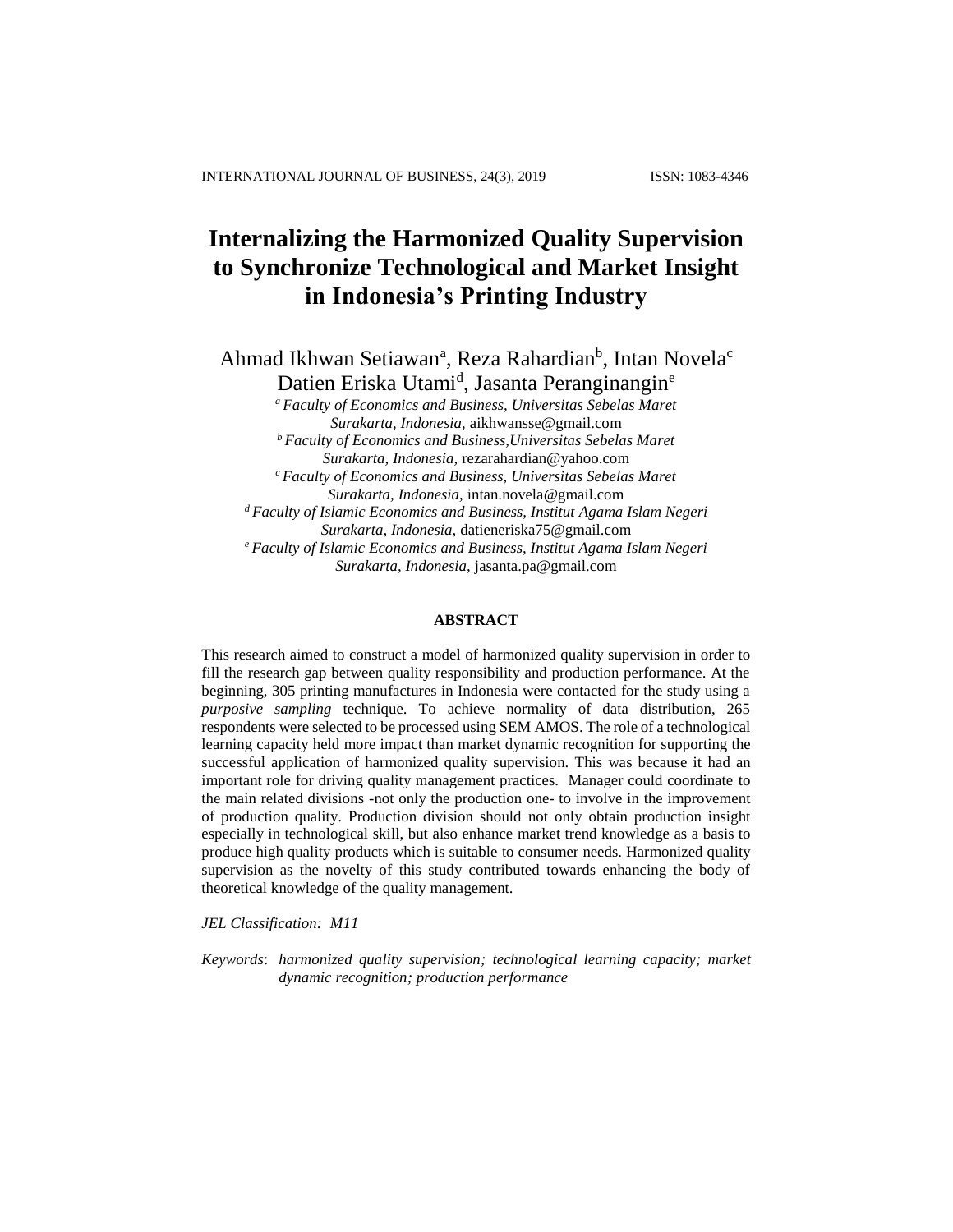#### **I. INTRODUCTION**

Achieving quality production is the goal of quality management to ensure business climate and protect consumer interests (Yeung, Cheng, and Lai, 2005). The industry must fulfill those standards if the product wants to be marketed in the area of jurisdiction, in which both the national and international standards applied (LaHay and Noble, 2001). Companies that seek to improve the quality of its products represent the company's attention to the aspects of satisfaction, such as: functionality, safety, comfortable, and esthetic. There are many factors which determine practices of quality management; they were related to consumer, staff and leadership (Wu, 2015). The main aspects of quality management that influence the production quality are the focus on consumer, quality responsibility and process orientation (Samson and Terziovski, 1999). The deployment of quality management requires some complement factors, such as: technology and knowledge (Prajogo and Sohal, 2006). Companies need these aspects of quality management to convince all divisions to be in the right tract (Zeng, Phan, and Matsui 2015). Application of quality management must pass some stages that spend time and effort so that manager should oversee and control every step (Sun and Ni, 2012).

The responsibility in producing high quality products becomes an important commitment of the company since it is one of company's competitive advantages. This can be achieved through consistency of the production process in a long time (Sun and Ni, 2012). Creating high quality products affect the expectations of the company's success because these efforts can build a product reputation (Kaynak, 2003). Even though creating quality products is not an easy task, the maintaining consistency of the production process quality is even harder. This is because it requires the direction of manager and awareness from all divisions to cooperate across divisions of the company. Manager and staff could enact a shared commitment to accomplish each challenge of mission.

There is a tight bound between the quality responsibility and production performance that gains support from both theoretical and practical sides. Many researchers mention that the experienced production team was able to avoid defective products due to operator error (Kaynak and Hartley, 2005; Prabhu *et al.*, 2000; Wu, 2015). Production employees who are able to use the technology well will deliver the required quality standards products (Kafetzopoulos, Psomas, and Gotzamani, 2015). Cooperation among production employees who knows the standard operating procedure will generate maximum production output. Companies, which often involve employees in a performance improvement training, are better prepared for the pressures of changes in consumer demand (Leonard and McAdam, 2004). It is needed to do some efforts in internalizing the values of quality in manager's socialization process to its employees. This is for obtaining a measurable response in the production results improvement (Sun and Ni, 2012).

There are different opinions regarding to the relationship between quality responsibility and production performance. Companies with complex organizational structure show the inability of quality responsibility that affects production performance (Anderson and Jerman, 1998). This condition is not caused by employees who are lack of experience or technology used but because of the weak coordination between divisions (Yeung, Cheng, and Lai, 2005). A company has some high responsible employees but they do not give so much benefit since some policies to spread positive values do not run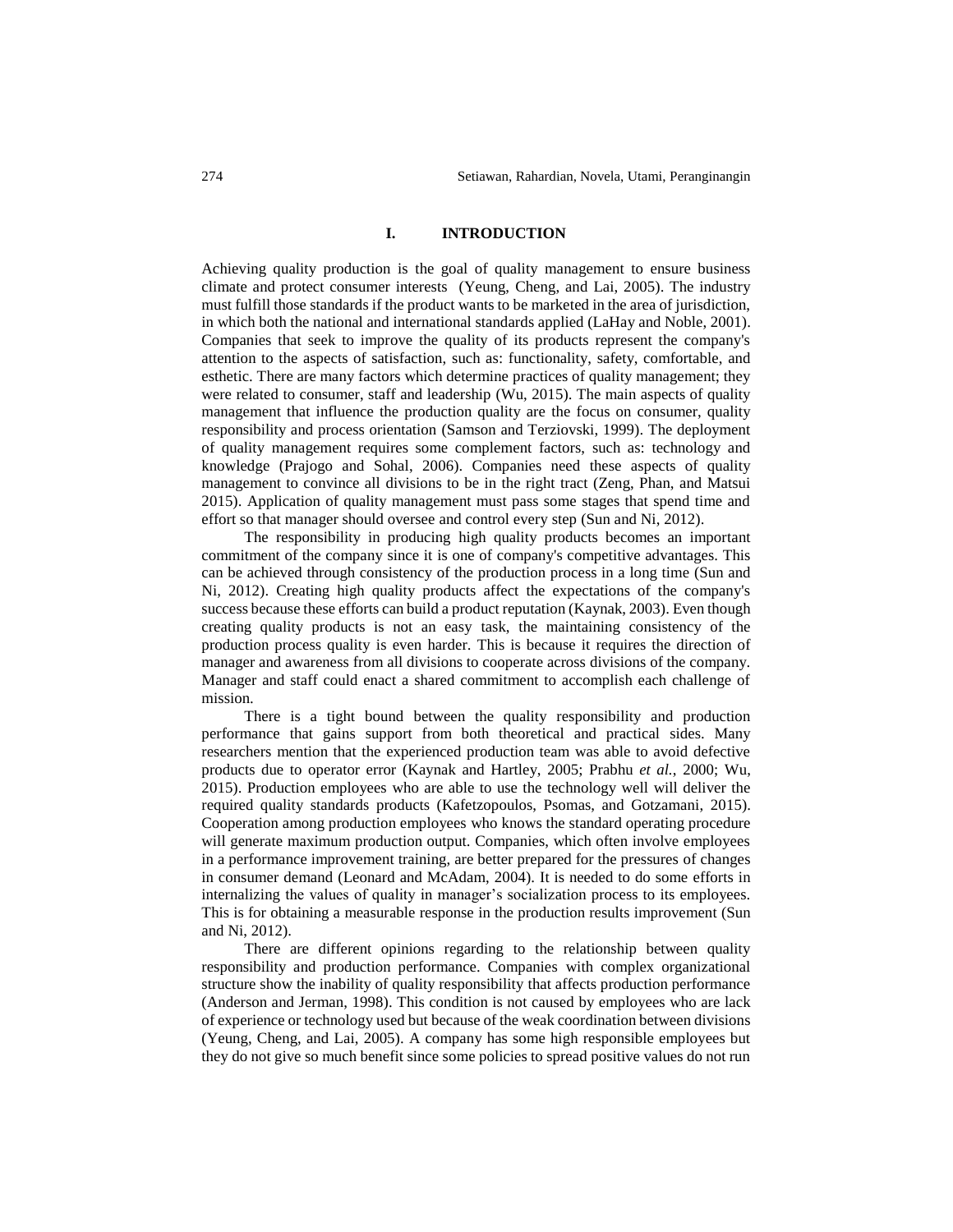well (McGuinness, and Morgan, 2005). Quality responsibility couldn't impact optimally on companies that have divisions' interest conflict (Lee, and Peccei, 2008). In some cases, the quality orientation from production division is unsuccessful because the finance division does not give a financial support.

The contradiction results of research on the impact of quality responsibility in production performance are interesting to be learnt more. Constructive activities won't get employees' optimal response if the activities are not accepted and supported by all companies divisions (Solis *et al.*, 1998). The implementation of quality commitments need to be escorted by the leaders from all divisions (Switzer and Bourdon, 2011; Zeng, Phan, and Matsui, 2015). This coordination needs parties' engagement, share information, and support activities from all. This coordination will be effective if leaders can actively take over direction and take immediate action for the needed-solution.

Responding to cover the desired product, company needs to define which area of marketing that is important to be understood by operation division. Experts agree that technological learning as part of operation management is a prerequisite for companies to improve processes and organizational output (Mikalef and Pateli, 2017; Sánchez-Rodríguez and Martínez-Lorente, 2011). Moreover, companies couldn't learn some technological skills well if they do not have any power to create competitive advantage (McGuinness and Morgan, 2005). Technological learning capacity is closely related to the ability of innovation, continuous improvement, and product quality improvement. On the other side, the consumer-oriented company stresses out the understanding of market dynamic. Even though each section has a different function, but they have the same goal; it is how to achieve a certain level of sales. A common goal drives every part to improve the quality of its work so that the customer satisfaction can be achieved (McGuinness and Morgan, 2005; Mehra and Coleman, 2016). This concept also applies to the operation part since its main function is to produce products that meet the aspects of productivity and customer preferences.

Printing Industry in Indonesia has decreased its profit rate (Tetsu 2013). However, the growth of its business in the last three-year is increasing (KPMG, 2016). The numbers of SMEs' which join the business are escalated quickly every year due to the increasing demand. As a result of competition, many companies are lowering their prices with the consequence to reduced their product quality (Herdian, 2014). If this condition is abandoned, there will be consumer dissatisfaction that will effect on lower sale numbers. This study seeks to provide input to the printing business people so that they can get more attention to the quality production in order to avoid the defective products. If the product attributes can fulfill customer wants, the company can maintain customer loyalty, increase sales and improve profits.

The main objectives of research are to develop a quality process internalization model through testing relationships between important variables of both operation and marketing aspects. It will be tested to define how important the role of harmonized quality supervision, as the novelty of this study, in mediating the relationship between quality commitment and production performance. The model could also identify the important role of market recognition for operation division in implementing quality activities. Lastly, some recommendations will be provided for developing the printing industry.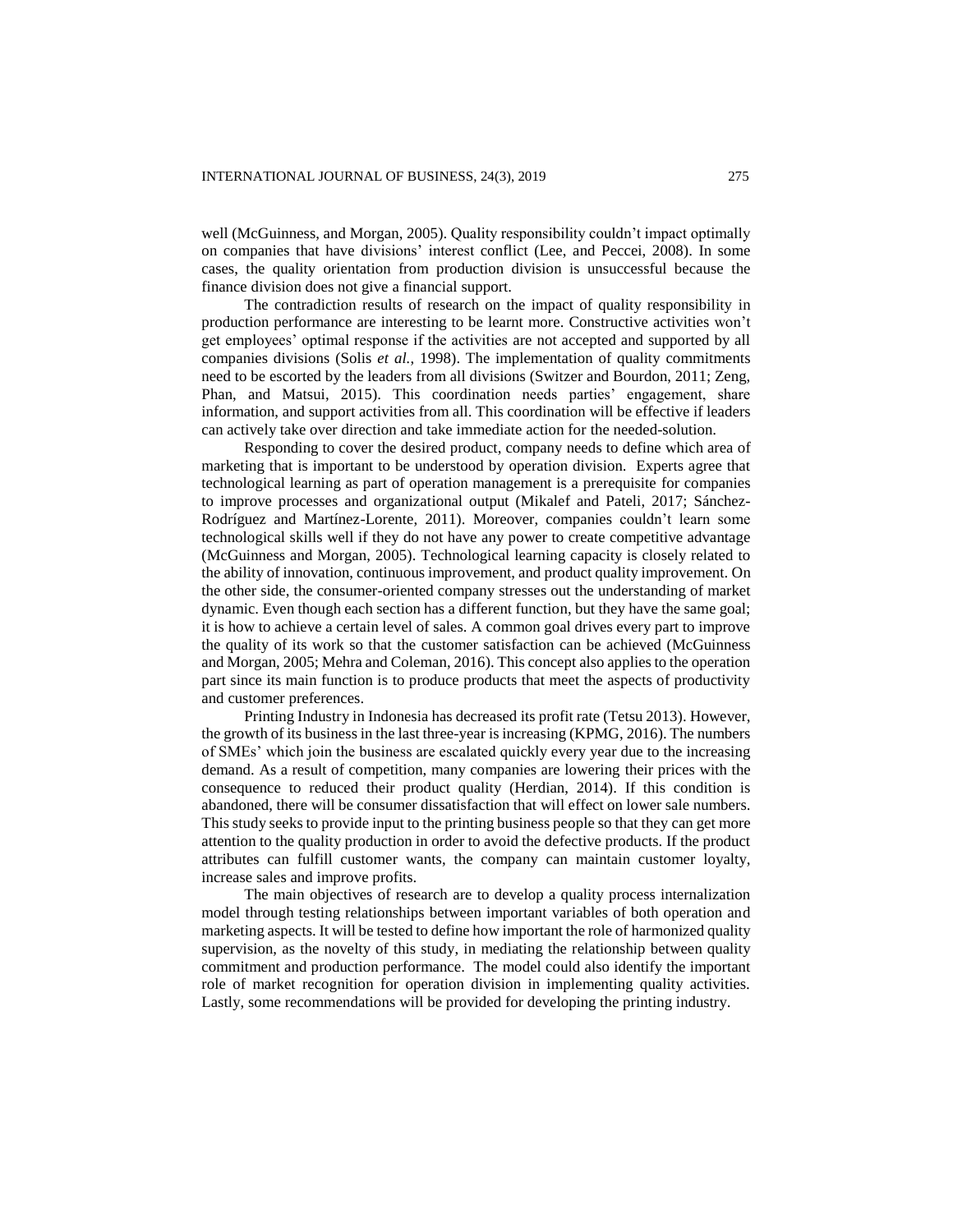#### **II. LITERATURE REVIEW**

#### **A. Harmonized Quality Supervision and Production Performance**

An effort to fulfill production quality achievement requires commitment from all parts of the company. Companies need to create linking mechanism from production division to others so that the involvements of the other divisions are not regarded as an intervention but as coordination. In accordance with ISO 9001, quality fulfillment process is the responsibility of all organization divisions, companies need to create a job description for each division and determine how far the interaction between them to achieve the company's performance (Prabhu *et al.*, 2000, Prajogo, Huo, and Han, 2012). Issues from production division, such as: the raw material supply sustainability, the completion of production schedule, and the achievement of product attributes, are regarded not merely a burden for production, but it is a communal business plan that need support from all parties.

Harmonized quality supervision is defined as activities in coordinating production progress information and enhancing the engagement from every part of the organization to achieve its determined product attributes. Even though the smoothness of production is the responsibility of production division, but production performance can be achieved optimally if there is cooperation among production division with other division, from finance, marketing and human resources division (Leonard and McAdam, 2004). Management needs to share production information to other divisions so that each part is able to prepare and determine the activities that support the production productivity achievement (Lee and Peccei 2008). In addition, management needs to design the interaction of production division and others that the crucial issues in production can be solved together (Sun and Ni, 2012).

Harmonized quality supervision is synthesized from several theories: quality management and strategic management. Theory of quality management emphasizes the company to improve the quality of processes and products on an ongoing basis as a form of responsibility to related parties like employees, consumers and shareholders (Mehra and Coleman, 2016). There are core activities of quality management that the company should design, such as: continuous improvement, customer satisfaction focus and prevention of nonconformance (Bhatia and Awasthi, 2018). The concept of continuous improvement explains the company's efforts to improve the working method in stages so that the improvement does not interfere the strategic planning in long-term. Strategic management discusses how firms determine business strategies that synchronize external environment changes with company's internal resources (Yunis, Jung, and Chen, 2013). Companies should undertake the supervision of important internal components, such as: employees, technology, products and capital to achieve the company's vision, mission and objectives (Wu, 2015). Based on that idea, the concept of harmonized quality supervision explores how large companies manage the strengths and weaknesses of internal resources to improve the quality of activities especially in production division.

Companies need to manage information within all divisions about the development of production quality achievement. The activities should be not only as a form of supervision but also encourage the active participation from all divisions of the enterprise (Lee and Peccei, 2008). The Company may hold regular meetings to discuss the progress of the production. If the production process overcomes very complex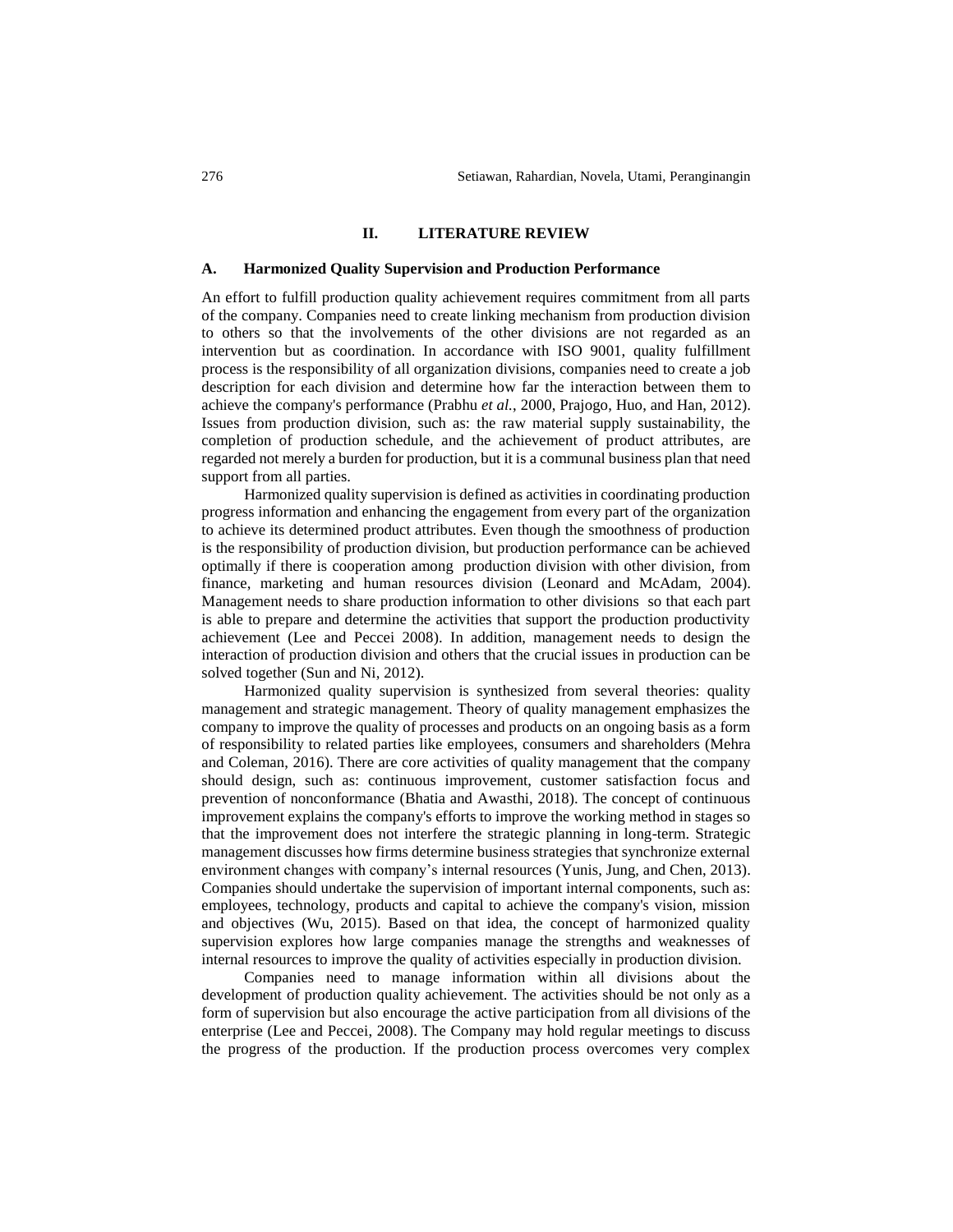problems, management can involve others to discuss solutions together (Yeung, Cheng, and Lai, 2005). Activities focused on the sharing production information, such as: progress of production, fulfillment of product quality, and design changes, can be supported with information technology so that strategic decisions can be done immediately (Kaynak, 2003). On high valued project, company can create a task force by involving representatives from each division to maximize the completion of the task.

The coordination, which discus on the increasing excellence attributes in the production process that involves whole company's division, needs to be done regularly. The main problem overcome from order-based producing manufacture is the delivering products that suit customer in terms of quality assurance, the exact quantity, and timeline (Phan, Abdallah, and Matsui, 2011; Zeng, Phan, and Matsui, 2015). The regular additional meetings will help to evaluate the achievement of production process quality and also help to avoid misunderstandings and facilitate cooperation from all divisions. Therefore, the evaluation by forming representatives from all company's division leaders will direct the objectives and targets well (Prabhu *et al.*, 2000). Conflicts of interest in the coordination process are possible, so a technical guidance on achieving quality production needs to be emphasized.

Production performance is the achievement level of production process output. Production performance can be seen from how much the achievement of product attributes (Trentin, Perin, and Forza, 2012). The production process complies the industry standards produces a good quality product. Production performance can also be measured by how many products can be categorized as a good product (Ilkay and Aslan, 2012). If production division only produces few defective products, the production process can be continued. On the other hand, if the production division produces excessive number of defective products, the company should evaluate the problem and find solutions (Switzer and Bourdon, 2011).

The order-based producing company can observe the quality of production based on the extent to which production division completes the order schedule. The production quality is not solely be seen from how many products meet the quality, but also how the proper completion of the product should be (Trentin, Perin, and Forza, 2012). If the company can undergo innovation in production, the production engineering system can be done to meet the production schedule. Production performance discussion in complete should talk about the ability of production division to produce good quality products, reducing the defective products, and fulfilling the production schedule that meet the number and delivery time to customer (Kaynak, 2003).

The company's ability to manage the involvement of company's divisions affects production performance. Production problems are not always because of the suboptimal production employee's work (Sánchez-Rodríguez and Martínez-Lorente, 2011). The solution to this problem can often be solved with the support from other divisions. The inability of production to produce quality products in accordance with customer expectations can be determined from the feedback from marketing department which knows better the consumer preferences (Prajogo and Sohal, 2006). Completion of product orders in large amounts and complex specification need intensively coordination among all divisions (Solis *et al.*, 1998). It is getting more urgent when there is a tight finishing schedule. Those orders will hopefully be finished if the cooperation among divisions is solid.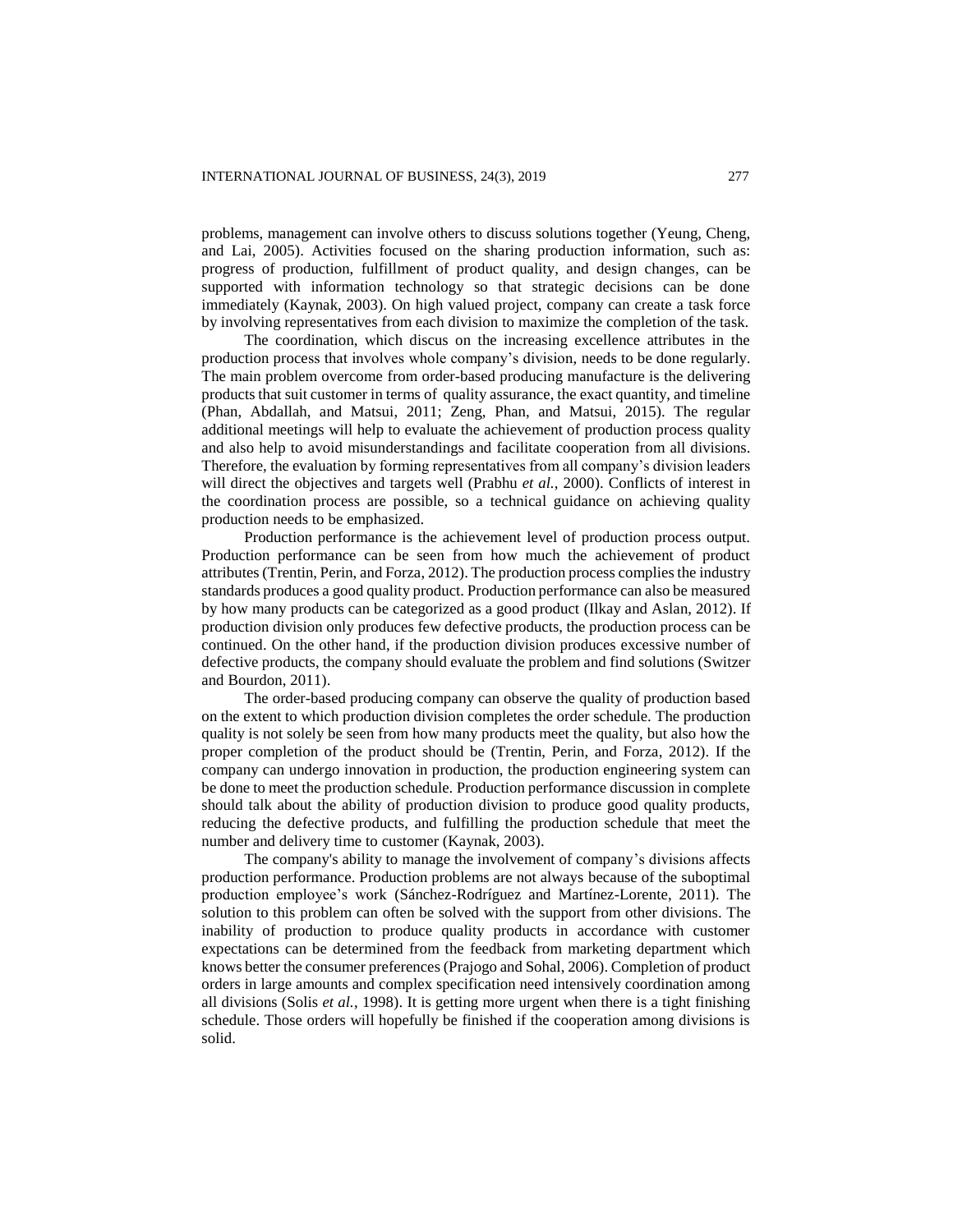Improved coordination among companies divisions reduces the damage products potential. Damaged products can be minimized through continuous improvement of production processes (Kaynak and Hartley, 2005; Sánchez-Rodríguez and Martínez-Lorente, 2011). Production errors caused by little support information from another divisions can be avoided if there were intensive coordination (Fang, Li, and Lu, 2016). If these efforts require the authority of certain division; then, the production division can explain what kind of support is required (Phan, Abdallah, and Matsui, 2011; Wu, 2015). Basically, there are three types of support that may be given from other divisions, they are:, information support (Sánchez-Rodríguez and Martínez-Lorente 2011), employee (Kaynak and Hartley, 2005), or finance (Lee and Peccei, 2008). Through these supports, companies can preventively and curatively take steps in improving the production process. These explanations can be hypothesized as follows:

H1: The more harmonized quality supervision a company has, the greater production performance will be.

## **B. Quality Responsibility**

Activities that are impactful to the excellent companies' characteristics achievement can be sustained if the commitment to quality has become a work culture (Lemmink, 1996). Before employees are doing positive activities, company's leader has initiated to epitomize (Solis *et al.*, 1998). Various messages about the importance of applying quality in company's strategic places are needed to remind the importance of honoring the activity process achievement. Employees who make mistakes or did not complete the work in accordance with the level of certain work ethic should be willing to accept suggestions for improvements from the leaders or fellow employees with equanimity (Sun and Ni, 2012). The company is willing to benchmark with similar companies on the application of certain work quality to achieve the expected quality standards.

Quality responsibility is defined as an organizational awareness to the implementation of activities that encourage achievement of designated company's production attributes. Quality consciousness arises because of the internal impetus for achieving the efficiency and productivity of production (Bhatia and Awasthi, 2018; Yunis, Jung, and Chen, 2013). This production system is capable in supporting the achievement of cost leadership through the minimization of production costs (Lee and Peccei, 2008). Quality awareness could also arise because of the forcing consumers desired who require goods or services they consume to be fulfilled in certain quality (Prabhu *et al.*, 2000). Companies can evaluate the achievement of production attributes to determine the performance of each indicator. If it is necessary, company may change the standards to achieve each attribute to meet the requirements of the market needs.

Understanding on the attributes of product excellence is a form of corporate concern about product quality. There are two words that are important in maintaining the business: adaptation (Leonard and McAdam, 2004) and changing (Wu, 2015) . Companies are excelling if it is able to capture signals shift in consumer preferences and do any form of adjustment (Setiawan and Hanfan, 2017). Moreover, companies can learn from the competitors about how far the intensity of such adjustments is made (Yeung, Cheng, and Lai, 2005). Adjustment understanding of product quality can also be done by responding to the desires of consumers and the development of competition. The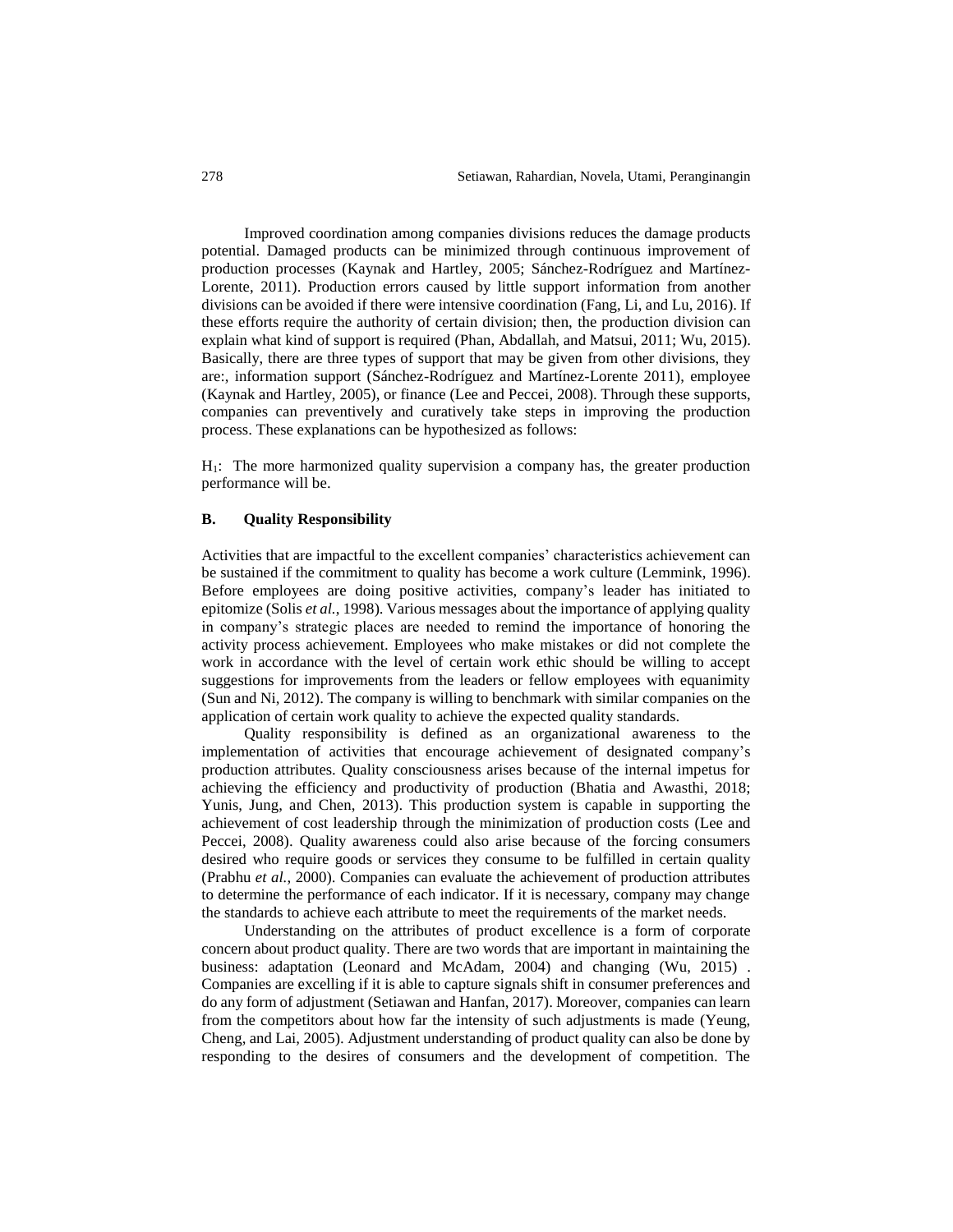production division can request the help of the marketing division to collect such strategic information.

Companies can manage the training program as part of quality commitment on an ongoing basis through the transfer of knowledge from a particular company structure to the structure below. Risks of new technology implementation can be anticipated through the process of socialization (Bhatia and Awasthi, 2018). The improper use of technology not only results in damage to companies' facilities but also weighed on the cost of production (Wu, 2015). One of the new technologies is a process of socialization through various training, such as: the selection of raw materials, controlling production processes, and sorting failed product (Mehra and Coleman, 2016). Socialization of new technology also reduces the resistance behavior of employees who feel that their potential advantages are not able to adjust to the new policies. Various forms of training are not seen as only company's financial expenditure, but it becomes an investment to anticipate future changes (Lee and Peccei, 2008).

Companies that have responsibility for the implementation of production quality seek to involve the internal parts to synchronize their important role from each division. The production quality is a derivative of company's quality in general which is usually in the objective of strategic level meeting delivered by top managers (Solis *et al.*, 1998; Wu, 2015; Yunis, Jung, and Chen, 2013). In spite of each has a different derivative management functioned objectives, there is a close correlation among divisions (Wu, Zhang, and Schroeder, 2011). As a simple example, the purpose of production department to produce product attributes require financial certainty in sustainability procurement efforts for quality raw materials, in which this issue also relates to the financial division (Lee and Peccei, 2008). Therefore, it cannot be denied that the awareness of production in achieving quality production requires the intervention of toplevel managers to involve in all divisions. This argument is encouraging the following hypothesis:

H2: The more quality responsibility a company has, the greater harmonized quality supervision will be.

The production department has a liability in achieving production quality that has been established by companies. Product attributes specified by the customer will be easier to be achieved if the company has the correct instructions to produce them (Phan, Abdallah, and Matsui, 2011; Sun and Ni, 2012; Switzer and Bourdon, 2011). Various damage products can be avoided by monitoring the quality in each stage of production starting from raw material control, strictly production process supervision, and final product inspection (Kafetzopoulos, Psomas, and Gotzamani, 2015). Companies that have a high-quality culture emphasizes each division in the production process to be independently responsible for the quality output produced (Jung *et al.*, 2008; Wu, 2015). Each division should avoid flaw input, imperfect process, and not optimal quality output (Laszlo, 1999). Theoretical and practical support for the explanation is mentioned into the following hypothesis:

H3: The more quality responsibility of a company, the greater the production performance will be.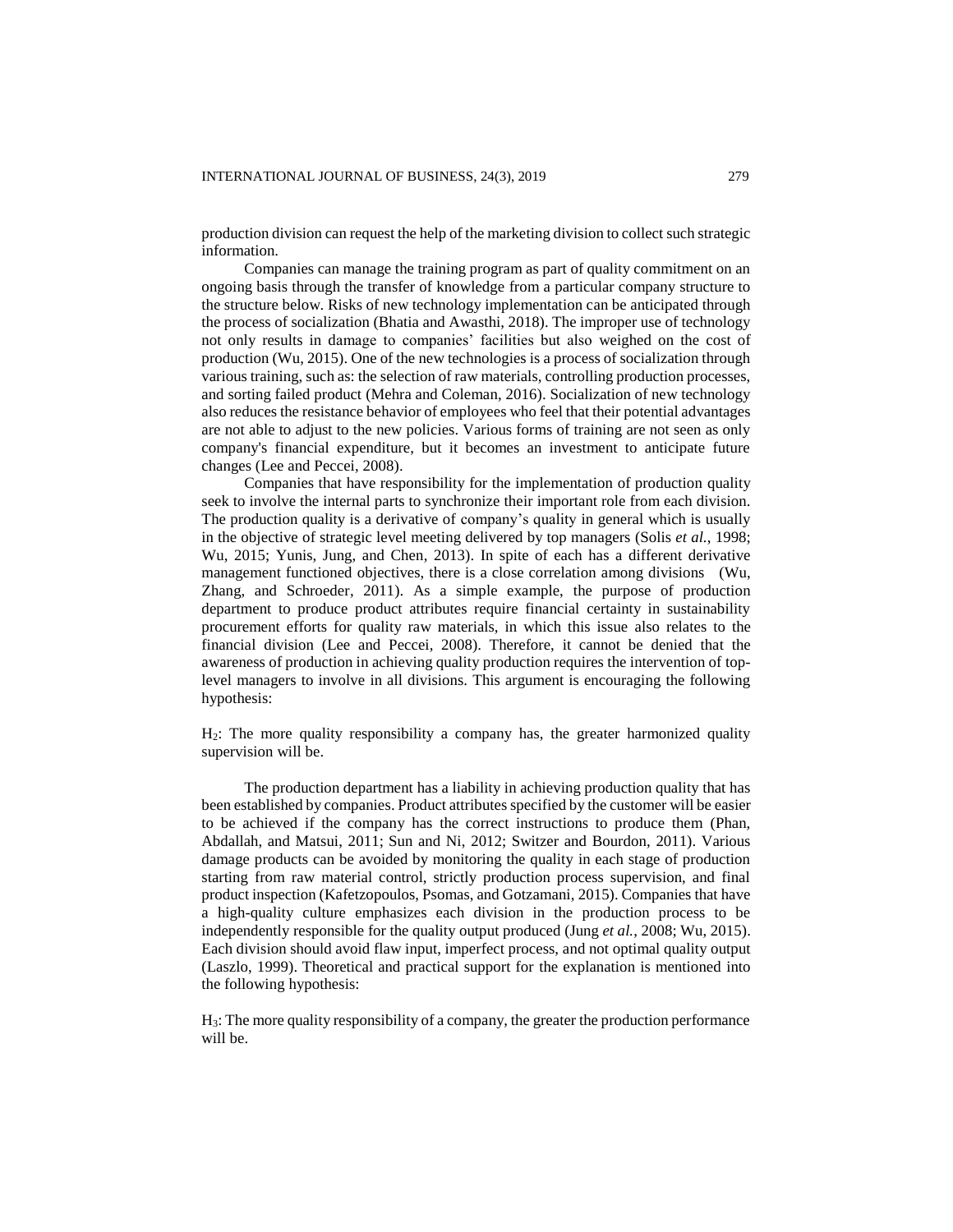## **C. Technological Learning Capacity**

Companies should implement various smart strategies to get through each stage of the business lifecycle. It should be in various stages, starting from the introduction, development, maturing and declining. The future introduction is the most challenging time for the company to coordinate their internal resources that have not been managed well to face the stiff competition environment (Bolívar-Ramos, García-Morales, and García-Sánchez, 2012). Companies that are not able to synchronize their main division will face the risk of failure. Meanwhile, companies which are able to collaborate on internal resources are still to be tested for their ability against all threats from environmental companies, such as: the competitor pressure, changes in consumer tastes, limited supply, and overtaken technology. The important thing for the company is not to avoid the appearance of any pressure but how to overcome and deal with them in every stage of business life cycle.

Companies should increase the technological capacity to develop self-learning and confront all challenges. Technological learning capacity is the ability to accept, understand, and utilize technology that has never been used before to improve enterprise business processes which are reflected in the main function of management: marketing, production, resources, and finance (Bhatia and Awasthi, 2018). Companies that have a solid team and adaptive character have the ability to learn new technologies (Prajogo and Sohal, 2006). The team was able to predict production technology that will affect company's competitive advantage. Companies can rehearse core teams to accelerate the adoption and internalization of new technologies.

Anticipating the demands of new production technologies application, companies need to learn production process method to be more efficient. Companies are able to achieve production efficiency with the appropriate technology which can achieve cost advantages (Kitapçi and Çelik, 2014). Despite these technologies require additional investment that cost the company but in general the cost of product will decrease if the company is able to achieve a certain production capacity. Therefore, corporate manager need to evaluate the extent current productivity of production systems. In addition, they are always open to the development of technologies that support improved production.

Adoption of new production methods requires technological and organizational readiness. The presence of new technologies that are expected to improve the performance of production cannot be achieved if the company did not immediately implement the technology (McGuinness and Morgan, 2005). The delay is caused by the inability of company which does not have a team to operate the new technology. The application of new method is also often not able to be applied properly because there is a part of company's structure that does not accept the technology wholeheartedly (Bhatia and Awasthi, 2018). The resistance attitude arises because they feel threatened by the presence of new technologies. Companies need to conduct training to introduce and operate gradually the technology on management parts that are responsible to the technology implementation.

Companies are able to master the new technologies in the form of new methods and tools needs to encourage their managers and employees to engage in improving the quality of production (Trentin, Perin, and Forza, 2012). The new technology contains the complexity of larger features than the previous one. The application of new production technologies requires more detailed information for the production process so that it will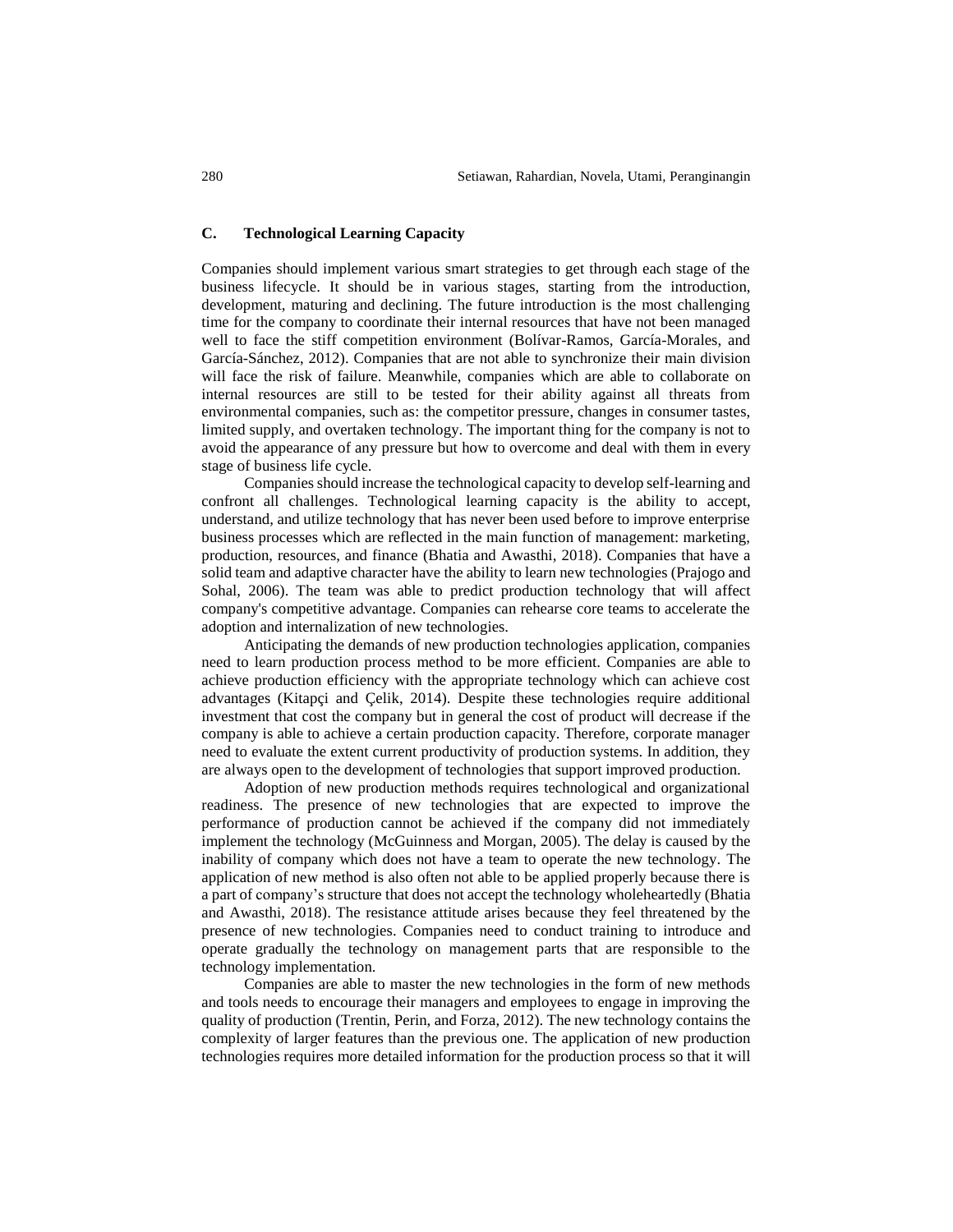produce better output quality (Bolívar-Ramos, García-Morales, and García-Sánchez, 2012). To cover the completeness of information, resources may not be obtained from a single division but from several divisions of the company. Through coordination between divisions, certain production quality targets can be achieved. National company that has various divisions, such as: marketing, human resources, finance, and production division will integrate role from all divisions to select and implement appropriate new technologies in order to achieve improvement quality performance of the company (Phan, Abdallah, and Matsui, 2011). Based on these considerations, the hypothesis that a very relevant is:

H4: The more technology learning capacity of a company, the greater the harmonized quality supervision will be.

Companies that are able to master a variety of relevant technologies to business have the awareness to improve production processes and produce higher quality products. It is perceived new technologies as a medium that has greater advantaging features than the previous technology. The use of new technologies intended to gain a lot of benefit such as the achievement of better production quality than the practices of existing production (Perez-arostegui and Barrales-molina, 2015). Skills to use various technologies makes the experts realize that they are able to produce better goods than before (Prajogo and Sohal, 2006). This empirical reality has prompted the following relationship:

H5: The more technology capacity of a company, the greater the quality responsibility will be.

## **D. Market Dynamic Recognition**

The successful launch of new products is determined by the important attributes of these products to meet consumer preferences. A product created based on two major considerations, namely the pull of companies' technology and encouragement of market needs (Pavlou, 2004; Zeng, Phan, and Chen, 2015). In spite of each product is designed based on technological developments and characteristics of target consumer, the production process with consumer orientation will ensure the new products in market (Wankhade and Dabade, 2007). Before the product is made, the manufacturer through marketing research should find out what customers expect. Information on consumers from marketing department becomes the input for the production division to determine the specifications of product to meet the target market.

Market dynamic recognition is the company's ability to follow and respond to the development of business related to the changes of core activities in the environment, such as consumer tastes, supplier policies, and strategies of competitors (Mehra and Coleman, 2016). Understanding the market dynamics is about concerning all constituents in business environment that influences company policy (LaHay and Noble, 2001). Companies not only need to understand the development of consumer taste but also follow the movements of competitors who seek to undermine the market share of the company (McGuinness and Morgan, 2005). Understanding the market dynamics also requires companies to understand the behavior of suppliers to ensure the availability of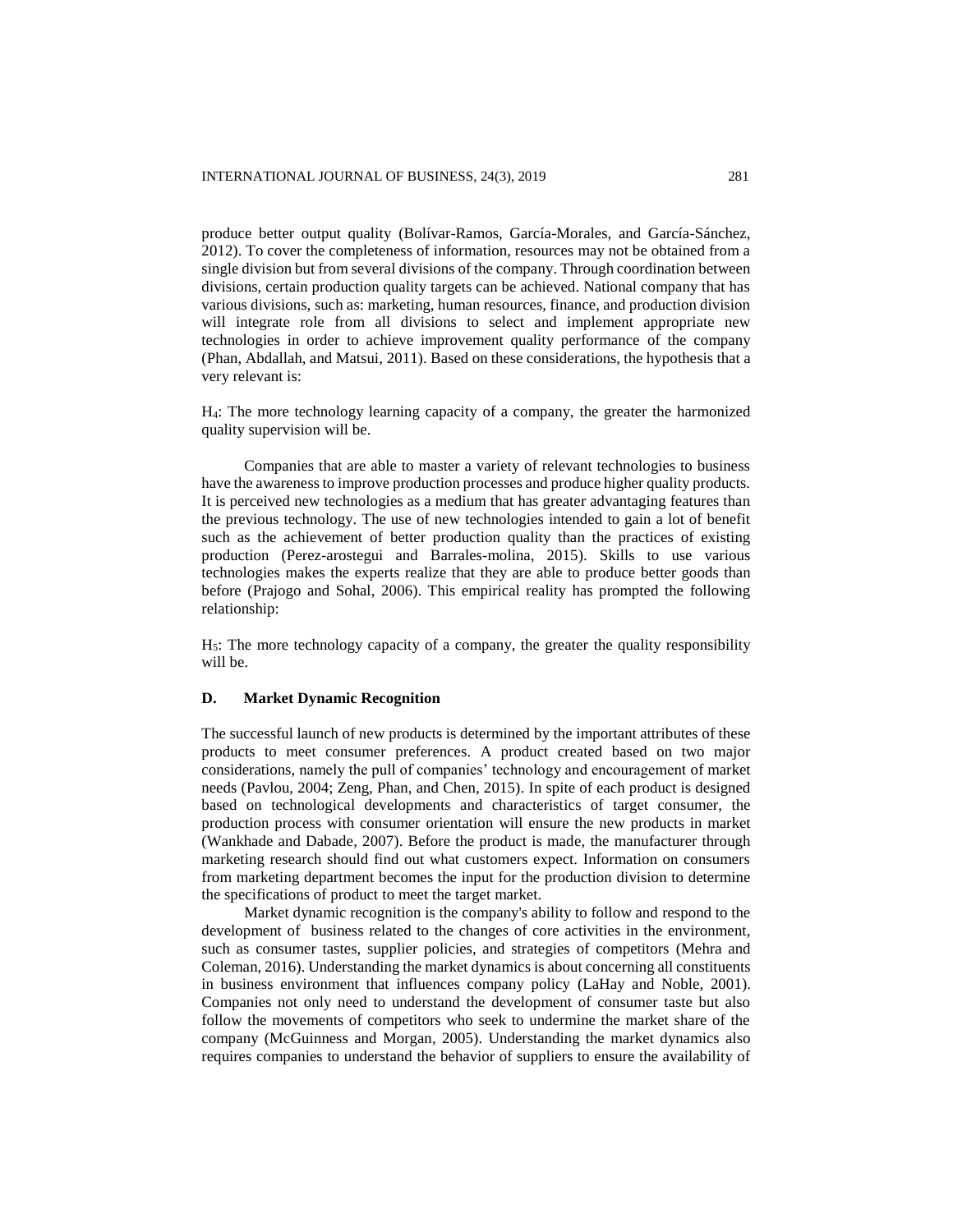raw material supply. Despite this dynamic market activity recognition, the order-based business can be focused on the company's ability to understand the very specific consumers' desire.

Companies that care about their product success sought information about consumer expectations in product quality. Each product should have certain characteristics to reach the quality standards specified by the industry that has been determined by the certified institution (Yeung, Cheng, and Lai, 2005). Sometimes, there are products made based on customer's request. Companies need to synchronize between industry certification requirements with the consumer preference to be accepted in the market (Phan, Abdallah, and Matsui, 2011; Setiawan and Hanfan, 2017). Companies need to expand their knowledge about the product quality required development related to the materials, processes and finishing of products. This information can be obtained directly through intensive communication with the target consumer. Companies can also independently 'dig' this knowledge through online or offline exploration.

The ability to set priorities of customer's preferences in production planning will affect the success of a product launch. Consumers have the unique preferences to the order important attribute (Pavlou, 2004). According to business experience that the company has been dealing with, the production manager should have general instructions regarding to the priority level of the various characteristics of the products that consumers want. Attributes of printed goods should have certain characteristics, such as: the quality of the writing, the binding power, and the neatness of print size. The quality can be achieved through appropriate procurement of raw materials, strict supervision, and control of the printing process carefully.

Companies should respond to the change of consumer preference development to meet the trends (McGuinness and Morgan, 2005). Businesses that contain elements such as printing technology and art are very dynamic because the quality level is developed following the advances of technology and consumer preference changes. Companies should prepare to adjust all the changes through the increasing skills of employees and the use of new technologies (Wu, 2015). Speed in responding to market becomes the competitive strength of companies because consumers will prefer a company that is more adaptive to new trends. In level of characteristics that the company is able to adjust are also considered by consumers. In the end, consumers prefer companies that are able to respond to all desires quickly. This thought became the basis for determining hypothesis as follows:

H6: The more market dynamic recognition of a company, the greater the quality responsibility will be.

Companies which are able to understand the development customer needs have greater coordination in producing a quality product (Kafetzopoulos, Psomas, and Gotzamani, 2015). The company needs to have a customer satisfaction orientation because they will be more aware to the products produced to satisfy consumer (Wankhade and Dabade, 2007). Production managers strive to produce products with the specifications provided by customers. Production employees will control the production process so that the product quality is in line with the expectations. The awareness of understanding customer encourages company's leaders to internalize constructive policy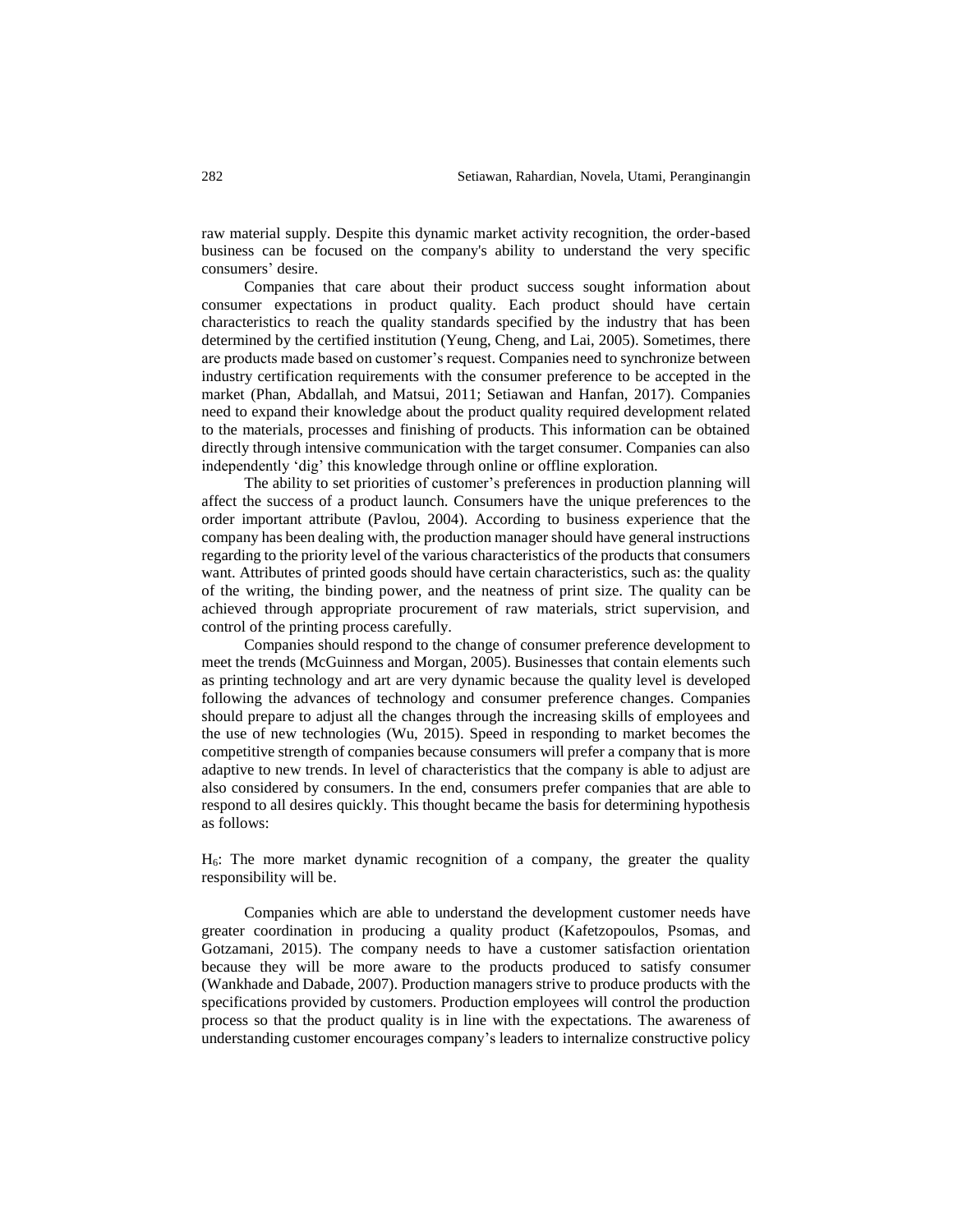to all divisions to have responsibility for producing quality products. This thought became the basis for determining hypothesis below:

H7: The more market dynamic recognition of a company, the greater harmonized quality supervision will be.

Based on these empirical and theoretical considerations, the research model can be built in their entirety. Relationships between variables were developed based on previous research. The model is built based on the stages of production, namely input, process, and output. Variables that serve as the input are technological learning capacity and market dynamic recognition. Variable that acts as the process is the quality responsibility and harmonized quality supervision. While the variable that acts as the output is the production performance. Detailed models can be seen in Figure 1.





#### **A. Respondents**

Respondents of this research are printing companies located in major cities in Central Java, Indonesia, such as: Semarang, Surakarta, Purwokerto and Yogyakarta. These areas also have many universities so that the development of printing business can support the educational needs rapidly. Printing business competition is also getting tougher because the entry barrier of this business is small. Some printing companies are not able to survive because they cannot operate efficiently. The respondents who are asked to fulfill the questionnaire are the production manager or general director.

Based on data from the Department of Industry and trade (*Disperindag*) Central Java and Yogyakarta, Indonesia, there are 1,950 scattered printing companies in Central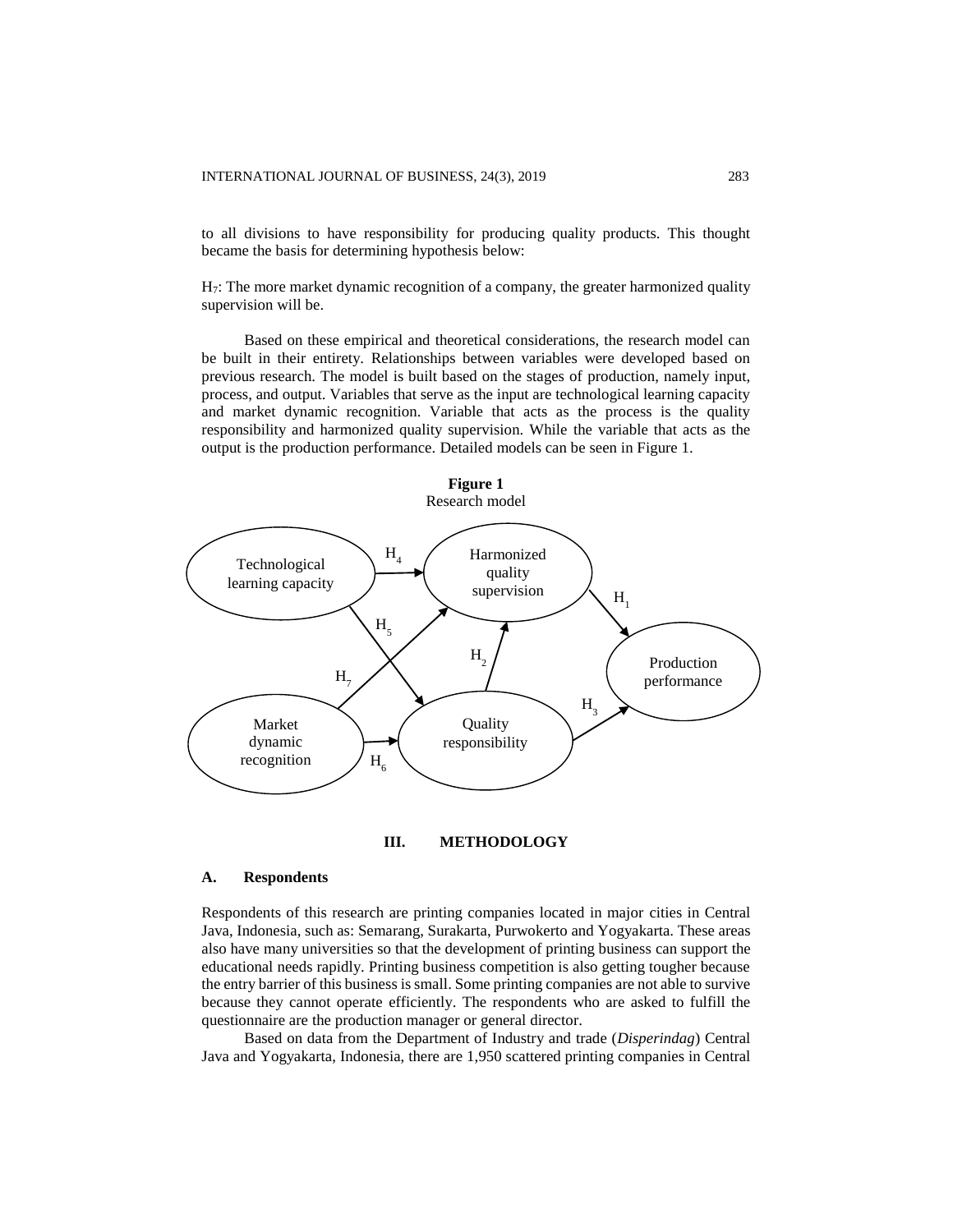Java major cities. Each printing company's identity is seen through its sustainability, operational address, and contact (telephone, post mail or email). Initially, the samples are 305 companies. It is considered by the representative number of population and the data ability to be processed with SEM AMOS. Respondents are determined by *purposive sampling* technique by considering several criteria, such as: there are at least two divisions in the company (the production division should be one of them) and has been operating for three years.

## **B. Data Validity and Normalization**

The initial processing of the 305 respondents indicated the incompleteness and potential abnormalities data. There were 15 questionnaires which were not completely replied, so those had to be eliminated from further process. The screening and trimming tests which identify inconsistencies and separate answers of 13 respondents cannot be processed at a later stage. Through early processing with AMOS, some data appeared to have normally undistributed. It was represented by the value of c.r skewness and c.r. kurtosis which were  $\le$  2.548 or  $>$  +2.548. Therefore, 12 respondents were eliminated for Mahanalobis values.

At the end, there were 265 data to be proceeded. It met the criteria of normal data distribution which was categorized based on the univariate normality and multivariate normality values at required rate. It is at value c.r.  $-2.548$  <normality  $\lt + 2.548$  (Table 1). The value of c.r skewness for these indicators was at intervals of -2.504 up to 1.104 while the value of c.r kurtosis in these indicators was on a range  $-0.983$  up to 2.536. Multivariate normality of all data showed that the c.r is 1.935 convincing. 265 respondents were the final data to be analyzed in descriptive and inductive statistics.

#### **C. Construct Validity**

Indicators of variables refer to the strong theoretical and empirical arguments (Table 1). Each indicator has been statistically proven have met the loading factor above 0.7. In addition, it generates a cumulative contribution to the variables explain by Cronbach-α above 0.7. The loading factor obtained by using SEM AMOS. Cronbach-  $\alpha$  of harmonized quality supervision has four indicators, they are quality commitment throughout the company, sharing information on the development of quality, linking the development of production quality and engagement with other divisions throughout the company in improving production quality (Leonard and McAdam, 2004; Prabhu *et al.*, 2000; Prajogo, Huo, and Han, 2012). The smallest loading factor score of harmonized quality supervision is 0.71 with Cronbach- $\alpha$  0.784.

Quality responsibility has three valid indicators; there are company's understanding of product quality, the implementation of culture excellence in the production process, and the product quality improvement process (Phan, Abdallah, and Matsui, 2011; Solis *et al.*, 1998; Sun and Ni, 2012). The loading factor value of quality responsibility ranged from 0.70 up to 0.88 which shows the ability of indicators to explain the quality responsibility variable. These conditions are supported by Cronbach- $\alpha$  value which is 0.774.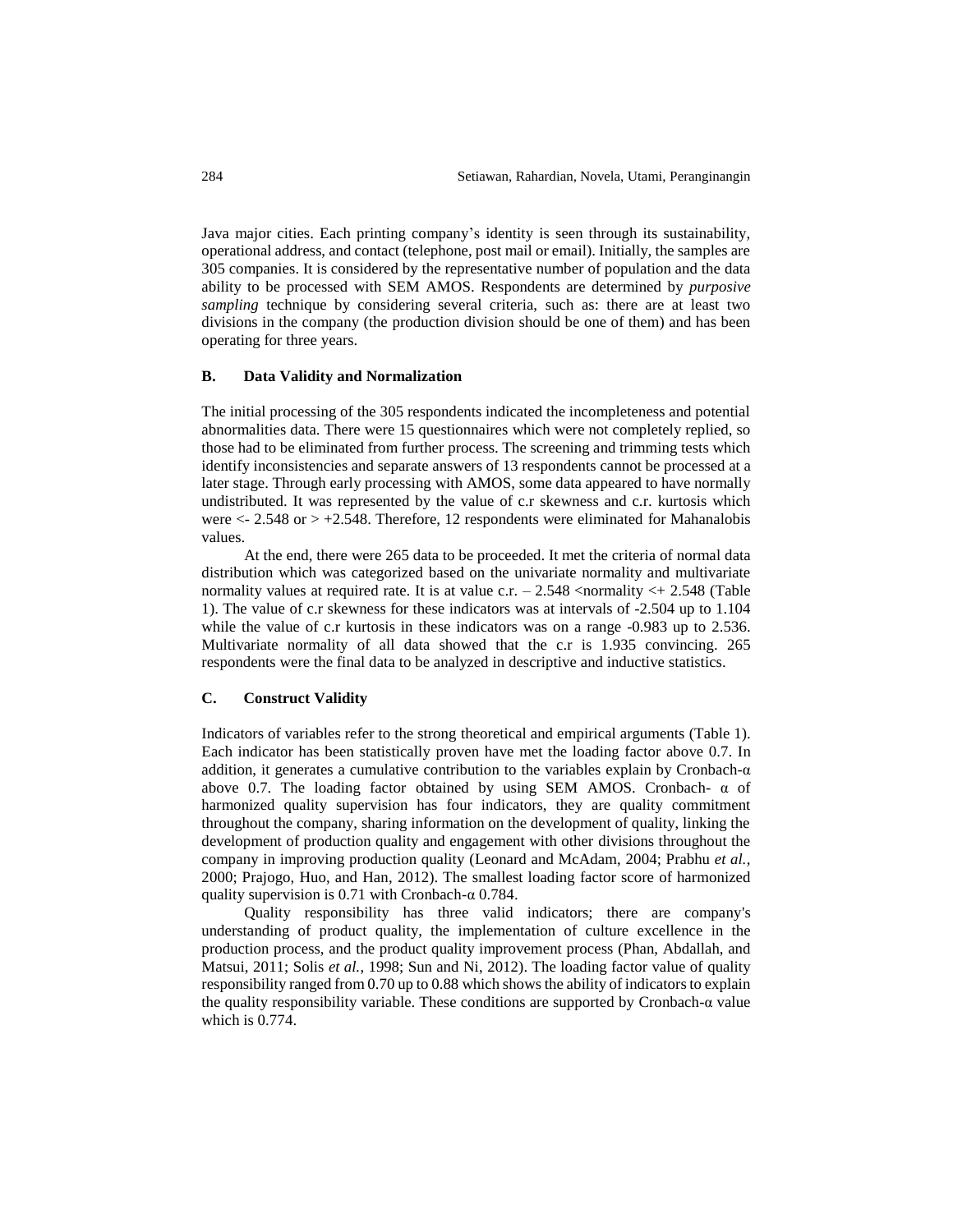|                                                                                                  |                 | <b>Table 1</b>     |                 |                |                          |                        |
|--------------------------------------------------------------------------------------------------|-----------------|--------------------|-----------------|----------------|--------------------------|------------------------|
|                                                                                                  |                 | Construct validity |                 |                |                          |                        |
| <b>Variable Indicators</b>                                                                       | <b>Skewness</b> | Сr<br>skewness     | <b>Kurtosis</b> | Сr<br>kurtosis | <b>Factor</b><br>Loading | $\alpha$ -<br>Cronbach |
| Harmonized quality supervision                                                                   |                 |                    |                 |                |                          | 0.784                  |
| · Quality commitment of all parts of<br>organization                                             | $-0.076$        | $-0.420$           | 0.063           | 0.172          | 0.70                     |                        |
| • Information sharing of quality<br>improvement                                                  | $-0.122$        | $-0.674$           | $-0.318$        | $-0.875$       | 0.75                     |                        |
| · Relating the development of production<br>process quality with the other parts of<br>companies | $-0.217$        | -1.193             | $-0.312$        | $-0.859$       | 0.71                     |                        |
| • Involving all parts of companies in<br>enhancing production process quality                    | $-0.014$        | $-0.075$           | $-0.357$        | $-0.983$       | 0.71                     |                        |
| Quality responsibility                                                                           |                 |                    |                 |                |                          | 0.774                  |
| · Understanding Product quality                                                                  | 0.142           | 0.784              | 0.921           | 2.536          | 0.89                     |                        |
| • Applying the culture of excellent<br>production process quality                                | $-0.169$        | $-0.932$           | 0.919           | 2.531          | 0.82                     |                        |
| · Training of enhancing production<br>process quality                                            | $-0.060$        | $-0.330$           | 0.431           | 1.186          | 0.70                     |                        |
| Technological learning capability                                                                |                 |                    |                 |                |                          | 0.873                  |
| · Learning new technology                                                                        | $-0.093$        | $-0.515$           | 0.402           | 1.106          | 0.89                     |                        |
| · Well-utilizing new method                                                                      | $-0.177$        | $-0.977$           | 0.844           | 2.325          | 0.89                     |                        |
| • Applying new means                                                                             | $-0.354$        | $-1.950$           | 0.464           | 1.276          | 0.86                     |                        |
| Market dynamic recognition                                                                       |                 |                    |                 |                |                          | 0.792                  |
| • Ascertaining product attribute from<br>customer                                                | 0.060           | 0.328              | 0.800           | 2.202          | 0.83                     |                        |
| • Determining the priority of product<br>attribute from customer                                 | 0.200           | 1.104              | 0.486           | 1.339          | 0.75                     |                        |
| · Responding the changing of customer<br>preferences                                             | 0.008           | 0.041              | 0.694           | 1.910          | 0.87                     |                        |
| Production performance                                                                           |                 |                    |                 |                |                          | 0.892                  |
| · Declining level of broken product                                                              | -0.429          | $-2.363$           | 0.437           | 1.204          | 0.90                     |                        |
| · Suitability of order quantity in<br>production part                                            | $-0.441$        | $-2.427$           | 0.476           | 1.312          | 0.88                     |                        |
| · Fulfilling of order quality in production<br>part                                              | $-0.455$        | $-2.504$           | 0.428           | 1.178          | 0.84                     |                        |
| Multivariate normality                                                                           |                 |                    | 6.881           | 1.934          |                          |                        |
|                                                                                                  |                 |                    |                 |                |                          |                        |

Technological learning capability is characterized by three indicators: the ability to learn new technologies, using the new method and implement new tools (Perezarostegui and Barrales-molina, 2015; Trentin *et al.*, 2012). The smallest loading factor value of technological learning capacity is 0.86.This means all indicators have good explanatory power with a value of Cronbach-α 0.873. Market dynamic recognition explained by some indicators, they are the company's knowledge about product attributes that consumers want, the priority of product attribute preferences, and the level of the company's response to change in consumer tastes (Wankhade and Dabade, 2007; Setiawan and Hanfan, 2017). The loading factor for Market dynamic recognition ranged from 0.75 to 0.87 which confirms the high validity. The Cronbach-α value is 0792.

There are a number of indicators for production performance, these are a decreasing number of defective products, the fulfillment of order quantity and it suitability of attribute products (Pavlou, 2004; Yeung, Cheng, and Lai, 2005). The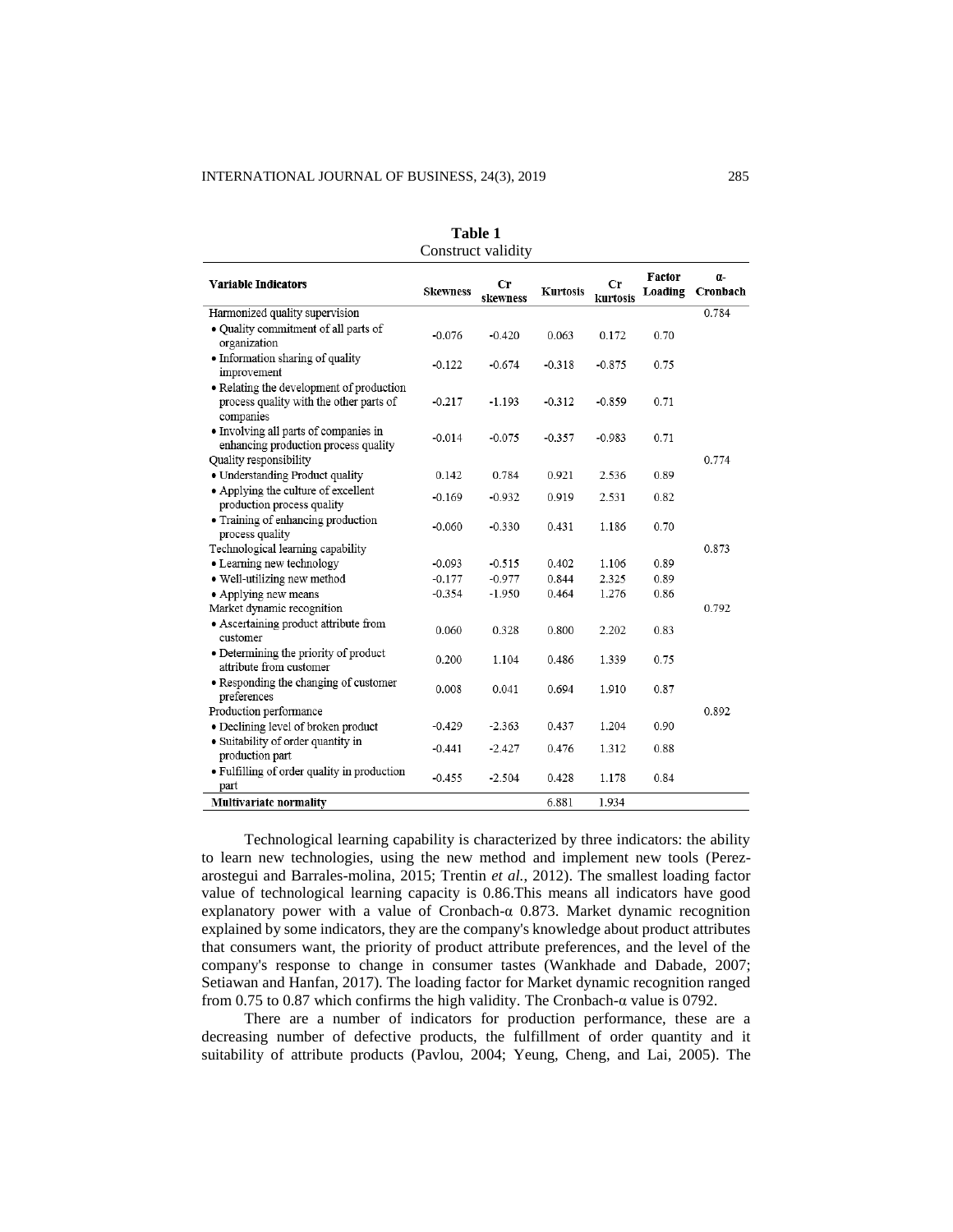loading factor for production performance is very high. It ranges from 0.8 up to 0.9 with 0.892 for the Cronbach-α.

# **IV. ANALYSIS**

## **A. Structural Model Analysis**

Goodness of fit parameter shows that the model is able to describe the phenomenon of companies' behavior in internalizing the quality values (Table 2). There are parameters that convince models, such as: the chi-square value which was relatively low at 137.156, probability =  $0.005$ , GFI =  $0.905$ , AGFI =  $0867$  (marginal) and RMSEA = 0048. Nevertheless, there is a goodness of fit parameters that does not supported, they are TLI  $= 0.708$ , CFI  $= 0.765$  and Hoelter  $= 175$ . A perfect model requires TLI and CFI values above 0.9. While the required value for Hoelter is above the number of respondents which is 265. The model was accepted as the final model since five from eight parameters of goodness of fit are supported.

| Output of structural model |                                      |                                   |                      |       |                              |  |  |
|----------------------------|--------------------------------------|-----------------------------------|----------------------|-------|------------------------------|--|--|
| N <sub>0</sub>             |                                      | Structural relationship           | Regression<br>weight | P     | Consequence                  |  |  |
| 1                          | Harmonized<br>quality<br>supervision | Production<br>performance         | 0.516                | 0.000 | $H_1$ supported              |  |  |
| 2                          | <b>Ouality</b><br>responsibility     | Harmonized quality<br>supervision | 0.232                | 0.029 | $H_2$ supported              |  |  |
| 3                          | Ouality<br>responsibility            | Production<br>performance         | 0.337                | 0.005 | $H_3$ supported              |  |  |
| $\overline{4}$             | Technological<br>learning capacity   | Harmonized quality<br>supervision | 0.568                | 0.000 | H <sub>4</sub> supported     |  |  |
| 5                          | Technological<br>learning capacity   | Quality responsibility            | 0.433                | 0.000 | H <sub>5</sub> supported     |  |  |
| 6                          | Market dynamic<br>recognition        | Quality responsibility            | 0.323                | 0.002 | $H_6$ supported              |  |  |
| 7                          | Market dynamic<br>recognition        | Harmonized quality<br>supervision | 0.087                | 0.392 | H <sub>7</sub> not supported |  |  |

| Table 2 |  |
|---------|--|
|         |  |

Note: chi-square =119.406, p=0.053, AGFI=0.920, GFI=0.943, TLI=0.896, CFI=0.917, RMSEA= 0.030, Hoelter=290

The regression coefficient between the harmonized quality supervision and production performance has a value of  $0.516$  with  $p = 0.000$  which shows a significant relationship (Table 2). This conclusion is in line with the results of previous research. Companies which other divisions can help the production division produces better production performance (Prabhu *et al.*, 2000). The manager is able to push the marketing and human resources divisions to monitor the progress of customer orders achievement. The involvement of marketing in designing product quality can be in the form of information sharing about the advance competitor's product characteristics in facing the customer preference changing (Wu, 2015). In addition, the human resource development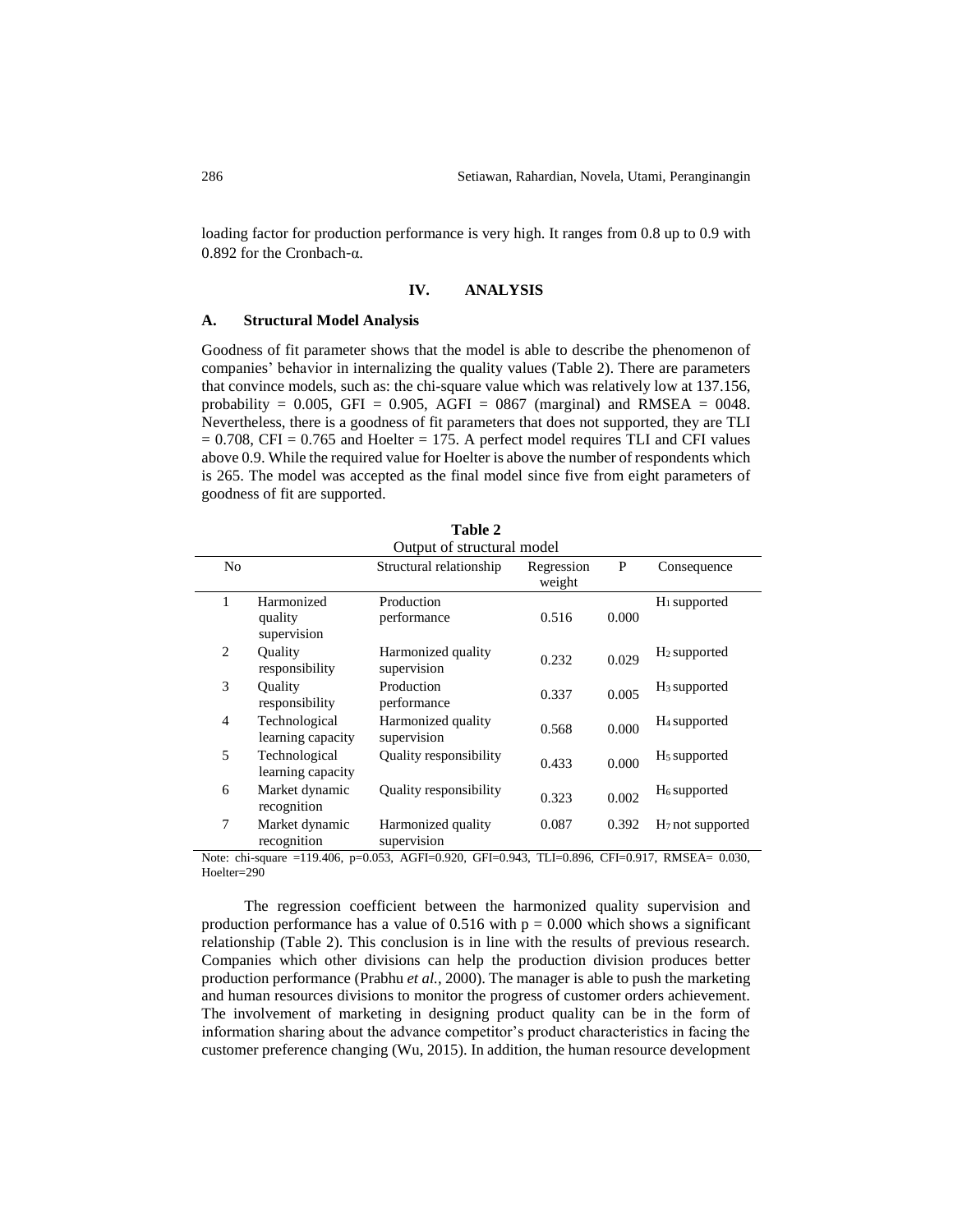can use its authority to help finishing customer orders like adding more employees, production skill training, and adding over time employees' incentive to finish the deadline. This supports the acceptance of hypothesis 1 about a close relationship between the harmonized quality supervision and production performance.

The regression coefficient between quality responsibility and harmonized quality supervision shows a relatively small number; it is 0.232. However, the significance value is 0.002. This meets the requirements values (below 0.10). This value stresses that hypothesis 2 explaining the intensity of activities related to improving quality responsibility attempts to involve in company's important part to meet the production completion. This is in line with the conclusions of several studies on the internalization of quality that highlights the importance of the leaders' level meeting to oversee the implementation process quality socialization (Lee and Peccei, 2008; Solis *et al.*, 1998; Wu, 2015). Companies that have a higher structure of hierarchy decision need more efforts to coordinate among departments.

The relationships between quality responsibility and production performance have the regression coefficient value of 0.337 at  $p = 0.005$ , the p-value is lower than what is required (0.1). This value indicates significant relationship between the two that the culture of quality has become a company's habit to guarantee the fulfillment of production attributes (Solis *et al.*, 1998; Zeng, Phan, and Matsui, 2015). These results is similar with previous research saying that quality commitment automatically increase the awareness of production performance quality (Kaynak and Hartley, 2005; Prabhu *et al.*, 2000). In the context of printing industry which needs rapid work in fulfilling orders, small and medium scale enterprises may face difficult situation, such as: uncertain material supply and the limited employees' skills. If the company is able to overcome with these constraints, the work plan could be achieved.

Regression coefficient value of technological learning capacity with harmonized quality supervision are at 0.568 with  $p = 0.000$ . This condition confirms that the company's ability to learn new technology encourages them to manage the traffic information and coordination in resolving the production orders schedule (Bolívar-Ramos, García-Morales, and García-Sánchez, 2012; Trentin, Perin, and Forza, 2012). These results are also supported by previous research saying that companies which could adapt to new technologies are easier to assimilate in achieving common objectives, including the fulfillment of production excellence attributes (Fang, Li, and Lu, 2016; Bolívar-Ramos, García-Morales, and García-Sánchez, 2012). This condition is more pronounced in industries facing rapidly development in industrial technologies, like the printing industry rather than the industry that were moderated in facing technological demands (Herdian, 2014). This condition leads to the conclusion which the hypothesis 4 states that there is a significant relationship between technological learning capacity and harmonized quality supervision.

Significant relationship was also shown between technological learning capacity and quality responsibility, which both regression coefficient values are 0.568 with  $p =$ 0.000. These results are supported by previous studies which stated that the company which is able to master a new technology will be more aware to the importance of quality in the production process (McGuinness and Morgan, 2005). The term technology does not always refer to the complex and costly hardware; it is also about the knowledge and skills in understanding technology in general. Companies, which acquire knowledge about the importance of working quality, implement activities that maintain the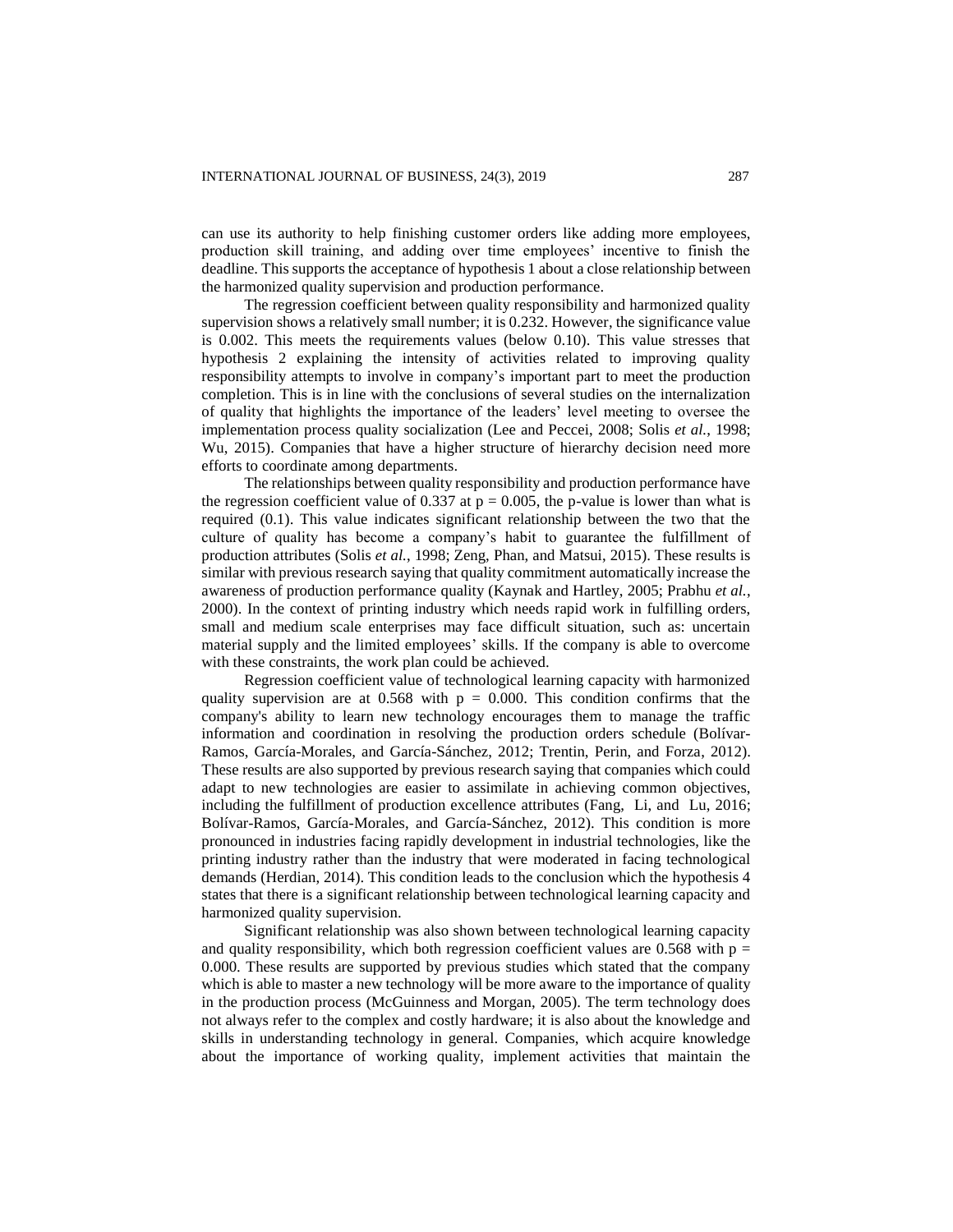company's value quality (Perez-Arostegui and Barrales-Molina, 2015; Yunis, Jung, and Chen, 2013). It is also in line with the concept of a technological learning curve which stated the more intense the company learns the technology, the greater capitalization benefit they can exploit. Based on these facts, hypothesis 5 saying about the relationship between technological learning capacity and quality responsibility is accepted.

The relationship between market dynamic recognition and quality responsibility has high-value significance with a regression coefficient is 0.323 at  $p = 0.002$ . Their relationship is already supported by the results of previous studies that companies which understand the changing tastes of consumers have the awareness to follow the preference attributes (McGuinness and Morgan, 2005). Despite, following the market trend has the consequence to prepare the employees skill and the appropriate production technology, but companies should be aware of the philosophy of change and adaptation (Wankhade and Dabade, 2007). The Company can withstand the competition if it perceives change as the part of life cycle and adaptability as a consequence of change acceptance readiness. This argument confirms the acceptance of hypothesis 6 about a close connection between dynamic market recognition and quality responsibility.

The last test of relationship is between market dynamic recognition and harmonized quality supervision. It showed the insignificant relationship with regression coefficient 0.087 at p=0.392. Understanding the operation division on marketing aspect is not necessarily able to synchronize with the production aspect. It is because the market knowledge is positioned as the initial media that has not been applied in production practices. Companies will have difficulties to share the development of production if they only master some product attributes of customer preferences (Phan, Abdallah, and Matsui, 2011). However, market understanding has benefits if company is able to transform it into quality responsibility (hypothesis 2) so that market knowledge has become a real activity in producing goods.

#### **B. Pathway Analysis**

There are various ways to improve the operation performance based on the intermediation effect of each path (Table 3). Pathway 1 has the largest intermediation effect (0.023) in which to improve the company's production performance, it should pass technological learning capability and harmonized quality supervision. Pathway 1 also has the greatest impact. The next pathway also passes 2 intervening variables; they are technological learning capability and quality responsibility with the 0.011 intermediation effect. Pathway 3 is still passing through the technological learning capability in which to achieve the company's operation performance it should improve quality responsibility and harmonize quality supervision. Pathway 4 and pathway 5 always face the same effort to how improve the operation performance through market dynamic recognition and quality responsibility. Pathway 4 has a shorter intervening variable than pathway 5 because it does not need to pass harmonized quality supervision. However, intermediation effect in pathway 4 is greater than pathway 5 (0.004> 0.001).

Efforts to improve production performance are most effective if the company is able to optimize the activities of harmonized quality supervision. Pathways that have a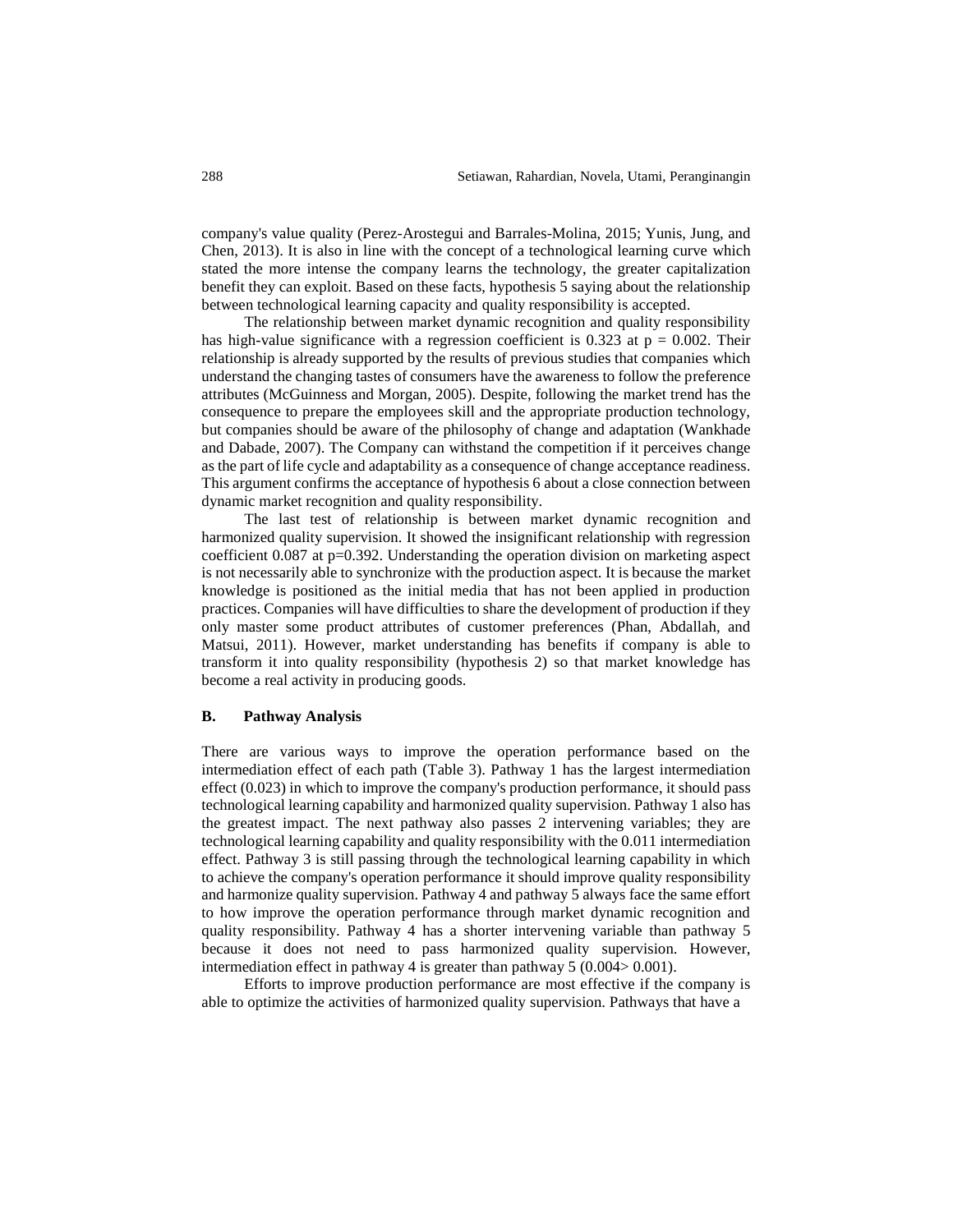INTERNATIONAL JOURNAL OF BUSINESS, 24(3), 2019 289

|    |                                          |     |                        |               | Direct effect value    |     |             | <b>Intermediation</b> |        |       |       |
|----|------------------------------------------|-----|------------------------|---------------|------------------------|-----|-------------|-----------------------|--------|-------|-------|
| No | Pathway to improve operation performance |     |                        |               |                        |     | 2           | 3                     | effect |       |       |
|    | Technological                            | →   | Harmonized             | $\rightarrow$ | Production             |     |             | 0.568                 | 0.516  |       | 0.023 |
|    | learning capability                      | (1) | quality<br>supervision | (2)           | performance            |     |             |                       |        |       |       |
| 2  | Technological                            | →   | Ouality                | $\rightarrow$ | Production             |     |             | 0.433                 | 0.337  |       | 0.011 |
|    | learning capability                      | (1) | responsibility         | (2)           | performance            |     |             |                       |        |       |       |
| 3  | Technological                            | →   | <b>Ouality</b>         | →             | Harmonized             | →   | Production  | 0.433                 | 0.232  | 0.516 | 0.006 |
|    | learning capability                      | (1) | responsibility         | (2)           | quality<br>supervision | (3) | performance |                       |        |       |       |
|    | Market dynamic                           | →   | Ouality                | $\rightarrow$ | Production             |     |             | 0.323                 | 0.337  |       | 0.004 |
|    | recognition                              | (1) | responsibility         | (2)           | performance            |     |             |                       |        |       |       |
| 5  | Market dynamic                           | →   | <b>Ouality</b>         | →             | Harmonized             | →   | Production  | 0.323                 | 0.232  | 0.516 | 0.001 |
|    | recognition                              | (1) | responsibility         | (2)           | quality<br>supervision | (3) | performance |                       |        |       |       |

| Table 3                                                 |
|---------------------------------------------------------|
| Intermediation effect to improve production performance |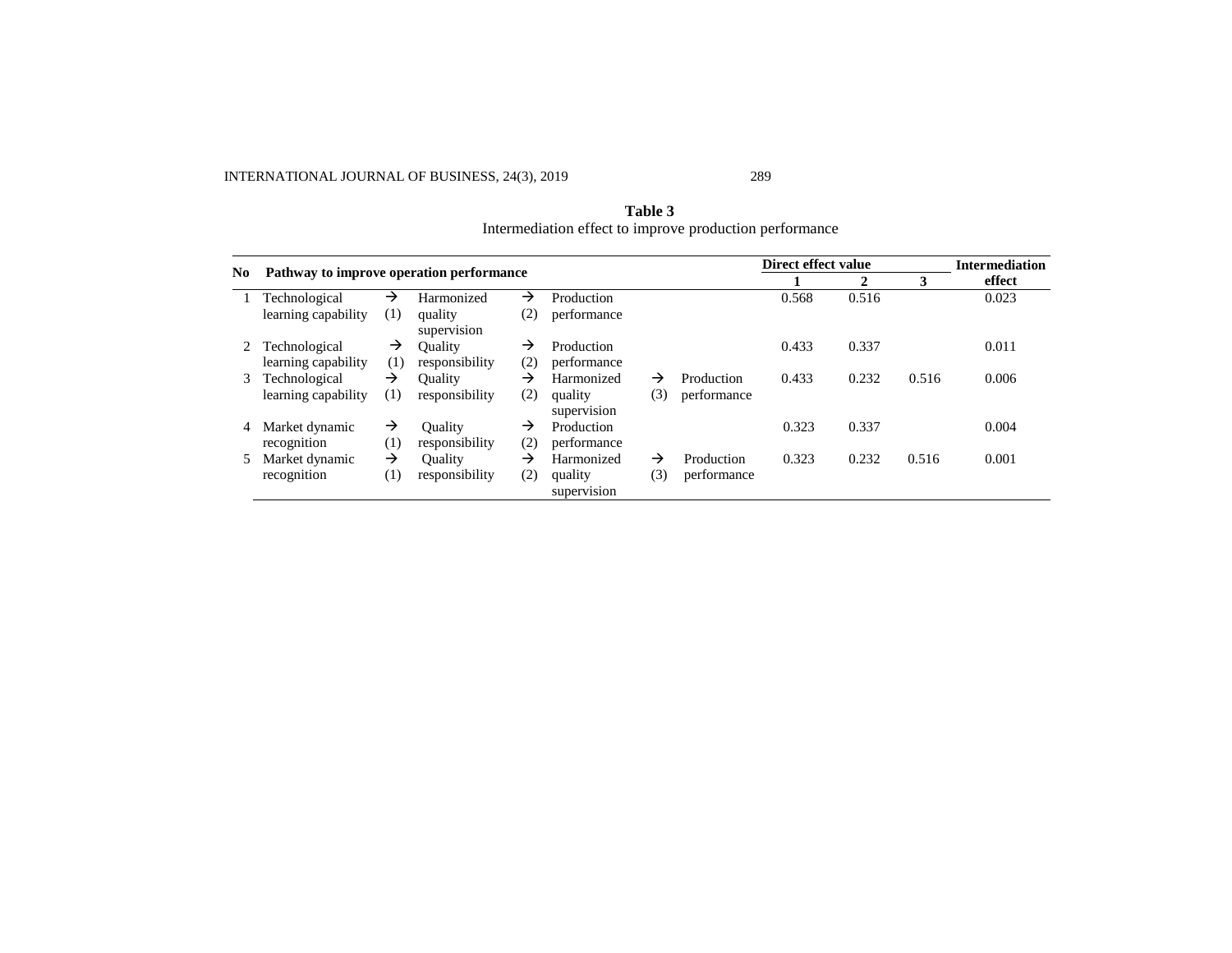tremendous impact are found in pathway 1 through which harmonized quality supervision is passed because the shortest pathway also has the highest intermediation effect. From five pathway improvements in production performance, three of which always pass a harmonized quality supervision that shows how important this variable is (Pathway 1, pathway 3 and pathway 5).

Increased production performance provides more effective impact if the company passes technological learning capability. In the short pathway (pathway 1, pathway 2 and pathway 4) the impact of increased operation performance is dominated through technical analytical learning capability rather than market dynamic recognition. Similarly, the efforts to improve operation performance where there are more than two intervening variables (pathway 3 and pathway 5), is more effective if the company passes technological learning capability from market dynamic recognition.

# **V. OUTPUT AND IMPLICATION**

#### **A. Discussion**

The research model has been able to describe the phenomenon of the implementation of quality processes in order-based companies. The application of quality management requires the company's internal capabilities in using technology and understanding the market trends. Companies should have the power to respond to the development of adaptive technology through improving production stages and using the latest production tools (Wu, 2015). Analysis of technologies that have long-term effects needs to be taken to choose the right technology and to encourage the improvement of the quality production process (Bhatia and Awasthi, 2018). The production department should not only master the production methods, but also follow the tastes of the consumer so that the product attributes meet customer preferences. They can also actively discuss with marketing division about customer preferences. The spirit that should be emphasized in the production is to create product attributes that meet market dynamic (Yunis, Jung, and Chen, 2013).

Production division of manufactures in Indonesia emphasizes technology mastery rather than market understanding. Operation division usually consists of employees who are more familiar with technical aspects than the understanding of market behavior (Mehra and Coleman, 2016). This condition indicates that they are very focused on the tasks like mastery of new production tools, the implementation of new production system, and the use of new machines. The fact also proves that the greater attention to these production aspects is significantly more impactful than their understanding of consumer shifts. However, it does not mean that they do not need to understand market conditions because in fact both technological and market understanding are needed in different levels. The understanding of production staff on market developments is necessary but this knowledge is an additional requirement and not a key requirement (Wu, 2015). This market knowledge becomes meaningful if it is able to form production employees who have a responsibility to the quality of products and processes.

Harmonized quality supervision as the novelty of this study possessed a significant role in triggering the role of quality responsibility. Quality responsibility does not have the power to affect production performance. Despite this position of quality responsibility is very pronounced if the companies enable harmonized quality supervision role that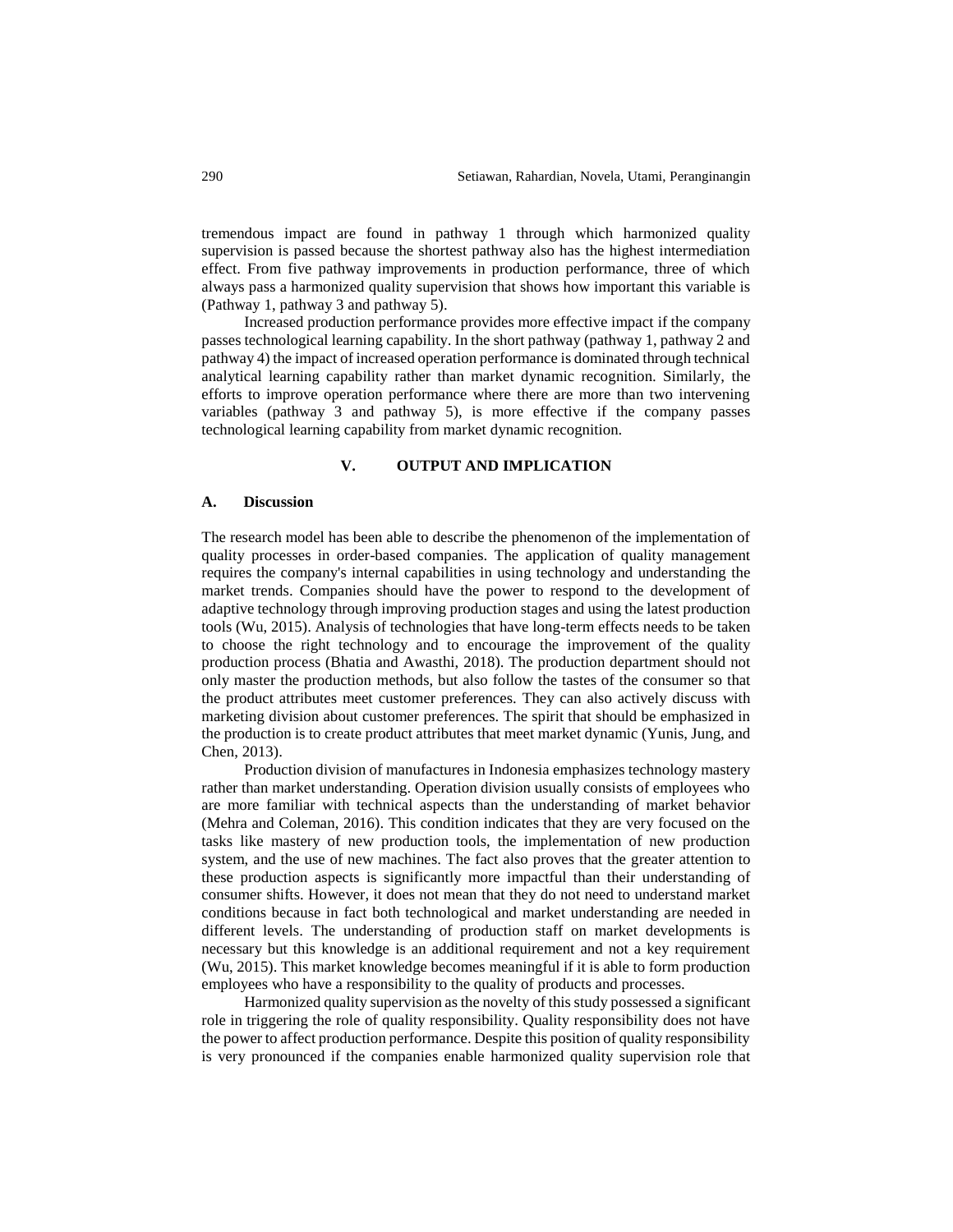serves as a full mediation (Phan, Abdallah, and Matsui, 2011). Companies that seek to achieve production performance should be aware that the awareness of employees about the tasks of production cannot guarantee to reach the production performance. Companies need to coordinate the production division with the other divisions so that the problems can be fully supported by the production division and production constraints that arise can be resolved quickly (Wu, 2015).

Harmonized quality supervision has a strong role in ferrying antecedent variables to achieve production performance. Based on the relationship between significant variables, production performance improvement can take three paths. The first path is through technological learning capacity  $\rightarrow$  harmonized quality supervision  $\rightarrow$  production performance. The second path is technological learning capacity  $\rightarrow$  quality responsibility  $\rightarrow$  harmonized quality supervision  $\rightarrow$  production performance. The third path is through market dynamic recognition  $\rightarrow$  quality responsibility  $\rightarrow$  harmonized quality supervision  $\rightarrow$  production performance. All of the paths must pass harmonized quality supervision as a gateway towards the production performance. Therefore, the company's productionoriented performance should apply activities that represent harmonized quality supervision.

Harmonized quality supervision contributes to build the theory of quality management. In the beginning, the implementation of management quality becomes the responsibility of each division of the company without neglecting the leadership commitment in directing each division (Bhatia and Awasthi, 2018). Quality improvement problems occur because of the interdependence between divisions of companies that require encouragement and involvement of all parts. Therefore the company can use harmonized quality supervision as a driver of quality improvement (Wu, 2015). Harmonized quality supervision fills the theoretical building of quality management on how to direct all divisions to maintain commitment for quality improvement.

The production department, which is committed to producing goods orders to meet the expected consumer preference, is not able to increase the number of qualified goods. This can be understood as printing company often work on bulk ordering system and must be completed in a short time (Bhatia and Awasthi, 2018). Most of the customers of printing industry have a tight schedule for specific products or services launch. They order printed material to support the promotion of products or services. Notwithstanding, production has awareness to the importance of quality printing products, they are not capable to achieve production plan for the complexity of printing goods orders (Yunis, Jung, and Chen, 2013).

## **B. Managerial Implication and Future Research**

Printing company can do various steps of suppression and improvement to improve production performance. Companies need to be more open to the presence of new printing technology through online media, printed media, or exhibition. Companies may discuss with technology experts to explain how far these new technologies can help to improve the quality and productivity of production (Baker and Sinkula, 1999). Companies should equip the production division with knowledge of consumer behavior on an ongoing basis so that they are able to translate the wishes of consumers in the form of corresponding product attributes.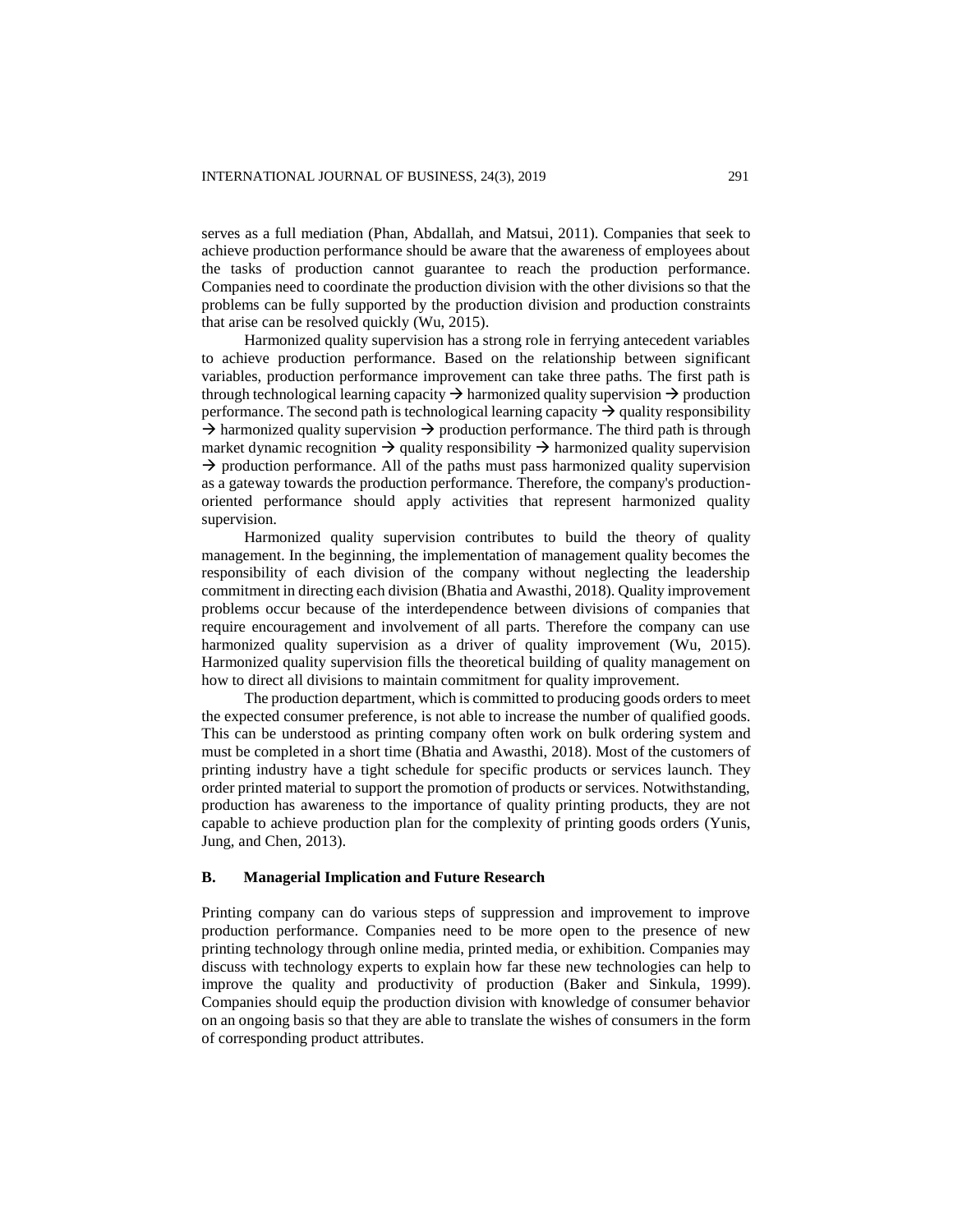Responding to the rapid development of printing technology, companies seek to enhance production skills intensively through the involvement of employees in training or workshops. Companies should be aware to the development of the market from suppliers, competitors, and customers, is very dynamic. So, companies need to enrich their knowledge about the quality of production process (Mehra and Coleman, 2016). Companies can internalize the quality of production through the awards giving to employees who excel. Companies can also disseminate a culture of quality production through the evaluation of production quality achievement.

Companies need to regularly scheduled meetings between important divisions like marketing, finance, human resources, and of course, its own production division to discuss the development of production and provide troubleshooting to support production (Bhatia and Awasthi, 2018). Companies can create a cross-sector task force for the completion of certain orders if the project is very complex and has a critical time. Task force members, who are comprised from various fields, allow every member to communicate the necessary support to some managers of marketing, finance, and resources (Yeung, Cheng, and Lai, 2005).

Suggestions for further research can be grasped based on the weakness of the study. Subsequent research can maximize interview method for collecting data to ensure the comprehensive questionnaires. The total amount of data that can be collected at the beginning of this study is actually quite a lot, it is 305. After going through the stages of data filtering, 40 respondents should be eliminated because of incomplete questionnaires, inconsistent answers or answers that tend to be outliers. Amounts of eliminated data can be avoided if the method of interviews with respondents were done.

Various unexplored variable antecedents in this study can be used to develop a research model. Achievement of the goodness of fit from the model is not optimal because of many ineligible parameters. The next research can involve many other variables with regard theoretical foundation and logic of expertise. Other recommended variables such as production flexibility, information technology, and intra-organization communication.

## **Appendix**

Items in questionnaire (Options of question follow an interval scale, 1-10)

Harmonized quality supervision

- Company keeps the commitment of all divisions in production process quality achievement
- Company attempts to pursue information sharing on the development of production process quality to all divisions
- Company relates the development of production process quality with other divisions
- Company involves in all divisions for enhancing production process quality

Technological learning capability

- Company seeks to learn new technology
- Company is able to do new method
- Company could apply new tools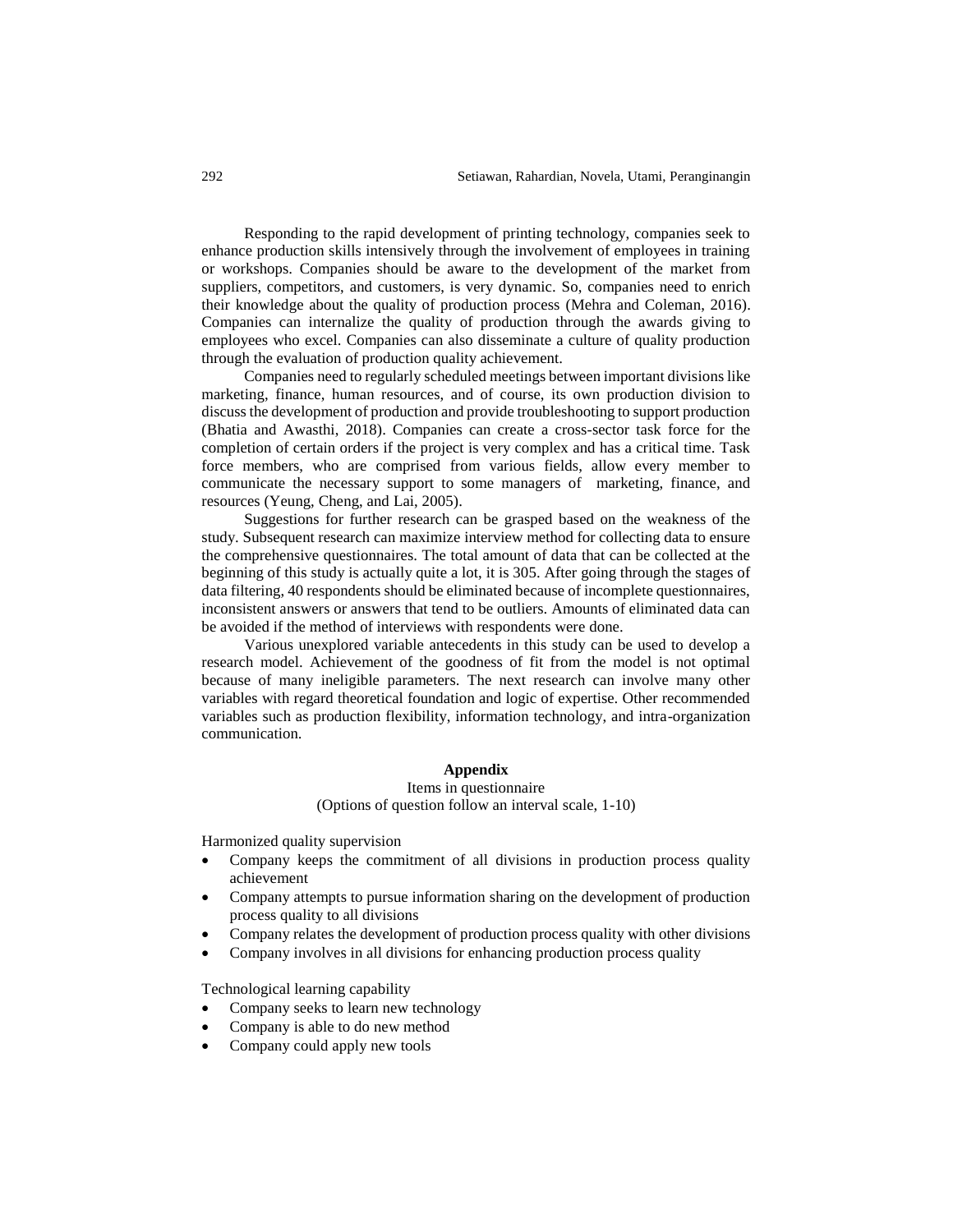Market dynamic recognition

- Company knows product attributes from customer
- Company set the attribute product preference priority from customer
- Company responds to change of customer preferences

Quality responsibility

- Company always emphasizes the important of advantage product attributes
- Company applies the culture of excellent production process quality
- Company employs any ways to improve production process quality

Production performance (for recent 3 years)

- Declining defective products
- Suitability of order quantity in production division
- Fulfilling the order quality in production division

# **REFERENCES**

- Anderson, R.D, and R.E. Jerman. 1998. "Quality Management Influences on Logistics Performance." *Logistics and Transps Rev* 34(2): 137–48.
- Baker, W.E., and J.M. Sinkula. 1999. "The Synergistic Effect of Market Orientation and Learning Orientation on Organizational Performance." *Academy of Marketing Science* 27(4): 411–27.
- Bhatia, M.S., and A. Awasthi. 2018. "Assessing Relationship between Quality Management Systems and Business Performance and Its Mediators: SEM Approach." *International Journal of Quality and Reliability Management* 35(5): 1034–59.
- Bolívar-Ramos, M.T, V.J. García-Morales, and E. García-Sánchez. 2012. "Technological Distinctive Competencies and Organizational Learning: Effects on Organizational Innovation to Improve Firm Performance." *Journal of Engineering and Technology Management - JET-M* 29(3): 331–37.
- Fang, E.A.H., X.Y. Li, and J.J. Lu. 2016. "Effects of Organizational Learning on Process Technology and Operations Performance in Mass Customizers." *International Journal of Production Economics* 174: 68–75.
- Ganesan, S., S.P. Brown, B.J. Mariadoss, and H. Ho. 2010. *"*Buffering and Amplifying Effects of Relationship Commitment In Business-To-Business Relationships." *Journal of Marketing* 47(2): 361–73.
- Herdian, R., 2014. *Printing Technology Evolution in Paper Packaging: Seminar,* 5 September 2014. Jakarta.
- Ilkay, M.S., and E. Aslan. 2012. "The Effect of the ISO 9001 Quality Management System on the Performance of SMEs." *International Journal of Quality and Reliability Management* 29(7): 753–78.
- Jung, J., X.M. Su, M. Baeza, and S.K. Hong. 2008. "The Effect of Organizational Culture Stemming from National Culture towards Quality Management Deployment." *The TQM Journal* 20(6): 622–35.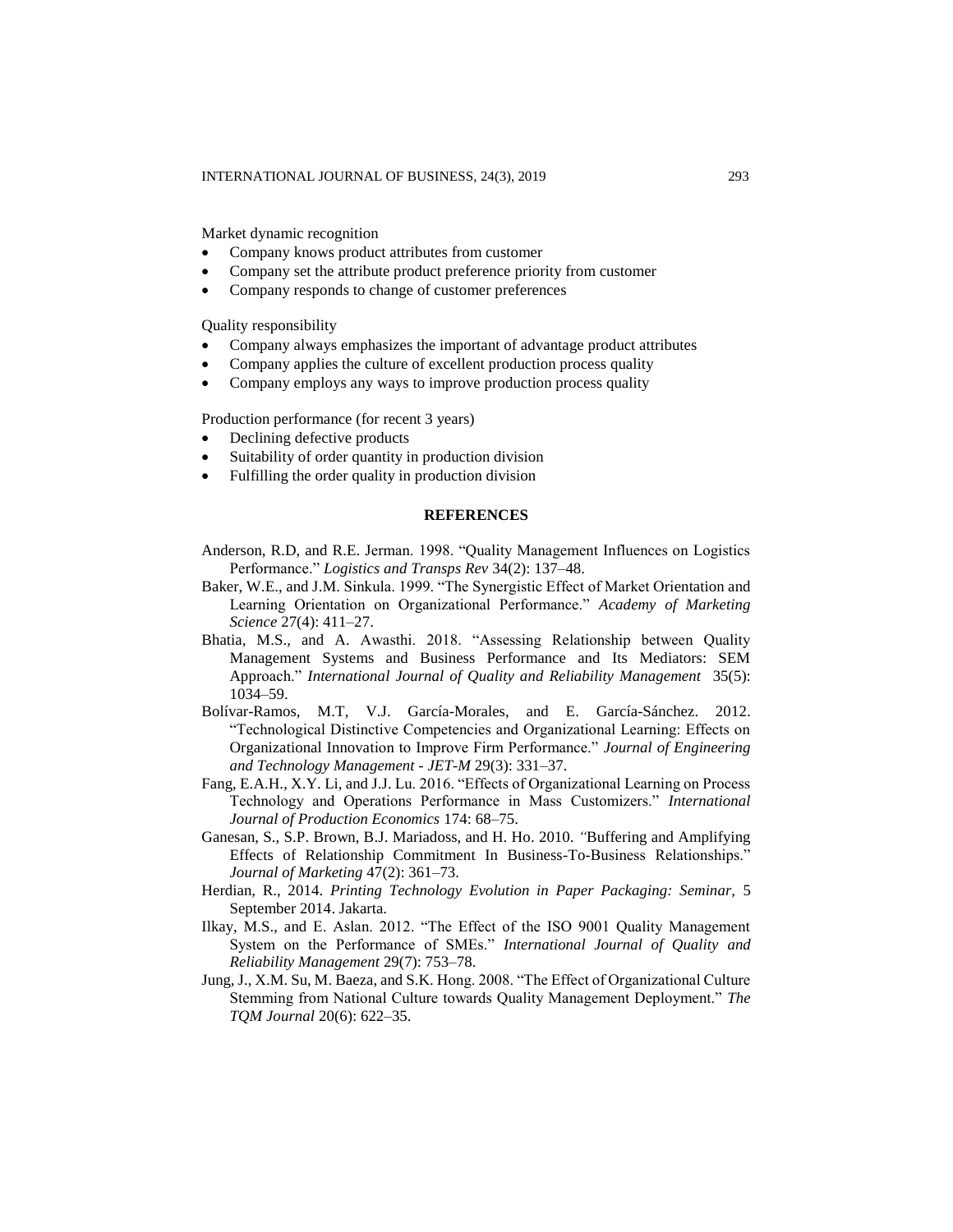- Kafetzopoulos, D.P., E.L.Psomas , and K.D. Gotzamani , 2015. "The Impact of Quality Management Systems on the Performance of Manufacturing Firms." *International Journal of Quality and Reliability Management* 32(4): 381–99.
- Kaynak, H., 2003. "The Relationship between Total Quality Management Practices and Their Effects on Firm Performance." *Journal of Operation Management* 21: 405– 35.
- Kaynak, H, and J.L. Hartley. 2005. "Exploring Quality Management Practices and High-Tech Firm Performance." *Journal of High Technology Management Research* 16(2): 255–72.
- Kitapçi, H., and V. Çelik. 2014. "The Relationship between Ambidexterity, Organizational Learning Capacity and Firm Quality Performance: An Empirical Study." *Procedia - Social and Behavioral Sciences* 109: 827–36.
- KPMG. 2016. *Investing in Indonesia*. Indonesia.
- LaHay, C.W., and J.S. Noble, 2001. *"*A Framework for Business System and Quality Management Integration.*" International Journal of Quality and Reliability Management* 18(6): 289–306.
- Laszlo, G.P. 1999. "Implementing a Quality Management Program Three Cs of Success: Commitment, Culture, Cost." *The TQM Magazine* 11(4): 231–37.
- Lee, J.M., and R. Peccei. 2008. "Lean Production and Quality Commitment: A Comparative Study of Two Korean Auto Firms." *Personnel Review* 37(1): 5–25.
- Lemmink, J., 1996. "The Power Of Perceived Service Quality In International Marketing Channels." *European Journal of Marketing* 30(12): 22–38.
- Leonard, D., and R. McAdam. 2004. "Total Quality Management in Strategy and Operations: Dynamic Grounded Models." *Journal of Manufacturing Technology Management* 15(3): 254–66.
- McGuinness, T., and R.E. Morgan. 2005. "The Effect of Market and Learning Orientation on Strategy Dynamics: The Contributing Effect of Organizational Change Capability." *European Journal of Marketing* 39(11/12): 1306–26.
- Mehra, S., and J.T. Coleman. 2016. "Implementing Capabilities-Based Quality Management and Marketing Strategies to Improve Business Performance." *International Journal of Quality and Reliability Management* 33(8): 1124–37.
- Mikalef, P., and A. Pateli. 2017. "Information Technology-Enabled Dynamic Capabilities and Their Indirect Effect on Competitive Performance: Findings from PLS-SEM and FsQCA." *Journal of Business Research* 70: 1–16.
- Pavlou, 2004. "IT-Enabled Dynamic Capabilities in the New Product Development: Building a Competitive Advantage in the Turbulent Environment." *Doctoral dissertation,* University of Southern California.
- Perez-arostegui, M.N., and V. Barrales-molina. 2015. "Exploring the Relationship between Information Technology Competence and Quality Management." *Business Research Quarterly* 18: 4–17.
- Phan, A.C., A.B. Abdallah, and Y. Matsui. 2011. "Quality Management Practices and Competitive Performance: Empirical Evidence from Japanese Manufacturing Companies." *International Journal of Production Economics* 133(2): 518–29.
- Prabhu, V., A. Appleby, D. Yarrow, and E. Mitchell. 2000. "The Impact of ISO 9000 and TQM on Best Practice/Performance." *The TQM Magazine* 12(2): 84–92.